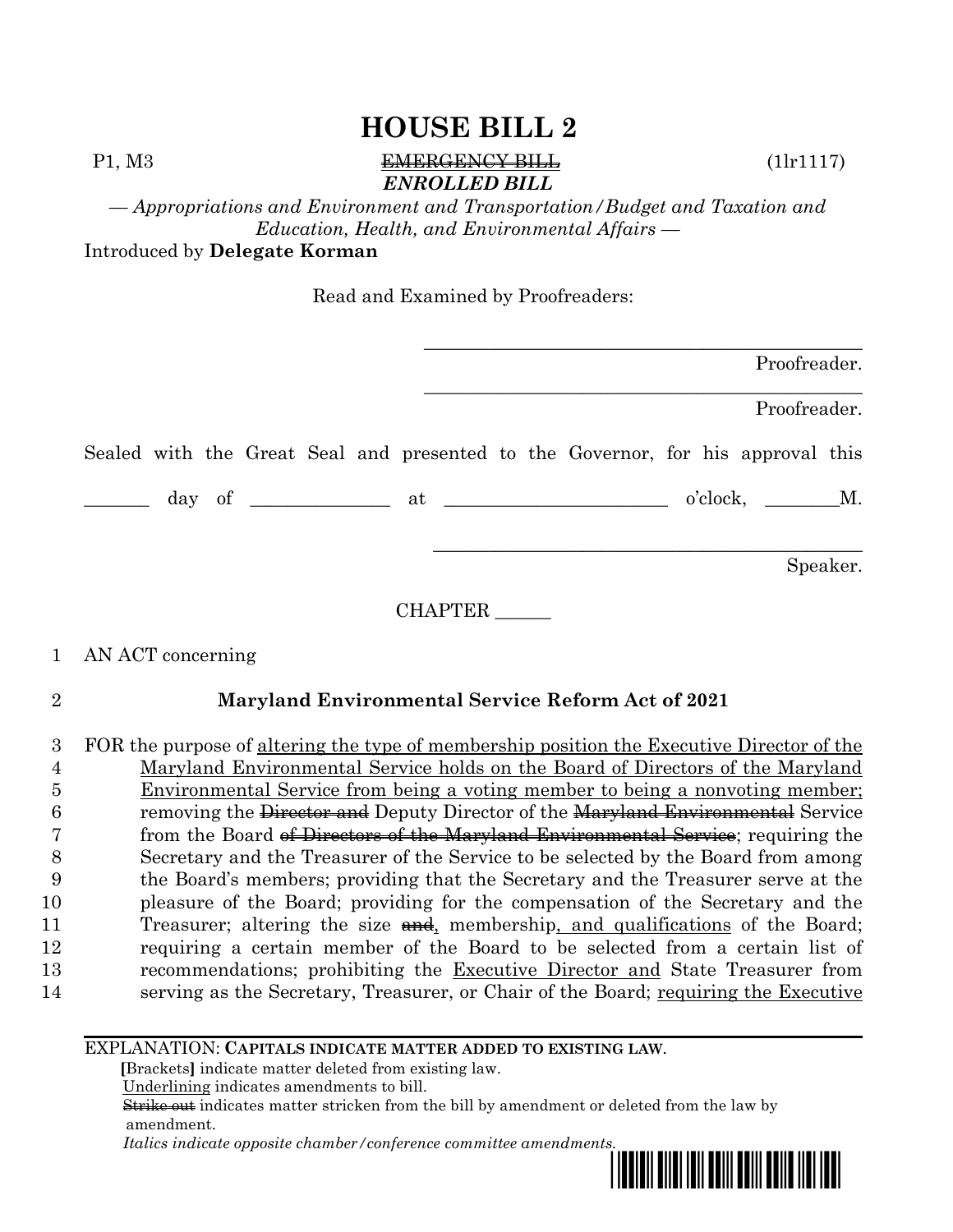Director to present certain expense information at each regular meeting of the Board; prohibiting the Governor from appointing a certain employee to the Board; altering the number of members that constitutes a quorum for the transaction of 4 business of the Board; altering the number of votes necessary for certain actions of 5 the Board; requiring the Board to select a Chair from among the Board's members; requiring the voting members of the Board to establish certain criteria and procedures for evaluating the Executive Director in a certain manner and to publish the criteria and procedures on the Service's website; authorizing the Secretary to delegate certain duties to a certain person under certain circumstances; requiring the approval of the Board before the Service may employ certain counsel; requiring 11 the approval of the Board on certain expenditures that exceed a certain amount; requiring the Service to notify the Board of a certain expenditure; altering certain requirements for submitting a certain budget of the Service to the Department of Budget and Management; requiring the Board to establish a personnel system in accordance with certain provisions of law and that includes certain procedures for the redress of certain discipline or discharge; requiring the Service to take certain actions for certain open positions in the Service; authorizing employees of the Service to enter into certain collective bargaining agreements in accordance with certain provisions of law; requiring the Board to adopt, on or before a certain date, a certain conflict of interest policy for members of the Board and to send the conflict of interest policy to the President of the Senate and the Speaker of the House under certain circumstances; requiring Board members to observe a certain standard of care; prohibiting the Board from awarding a severance package to a certain executive under certain circumstances; requiring a certain former executive to reimburse the Service for the value of a certain severance package within a certain amount of time 26 under certain circumstances; requiring the Executive Director to appoint a Diversity Officer for certain purposes; requiring the Board to adopt or readopt policies, consistent with certain provisions of this Act, governing certain matters on or before a certain date; requiring the Board to periodically review and revise certain policies; requiring the Board to submit a certain report to certain committees of the General Assembly in accordance with certain provisions of law on or before a certain date and within a certain number of days after a certain policy is revised; requiring Board 33 members, the Executive Director, and the Deputy Director to receive annual training on certain topics; requiring the Board to make a certain annual report to the General Assembly in accordance with a certain provision of law on or before certain dates; requiring the Board to make publicly available on the Service's website certain agendas, meeting minutes, and videos within certain timeframes; requiring the Service to maintain on its website certain meeting minutes and video recordings for certain periods of time; providing for the citation to certain provisions of this Act; requiring the Board to obtain a certain assessment of the Board's operations on or before certain dates; requiring the Board to review a certain assessment and make certain changes or recommendations; requiring the Board to submit a certain assessment to the Governor and the General Assembly; requiring the Service to post a copy of a certain assessment on the Service's website in a certain manner; requiring the review and approval of the Board of Public Works on certain contracts, subject to certain exceptions; requiring the Service to obtain a certain audit to be reviewed by the Board in a certain manner; requiring the Service to provide a copy of a certain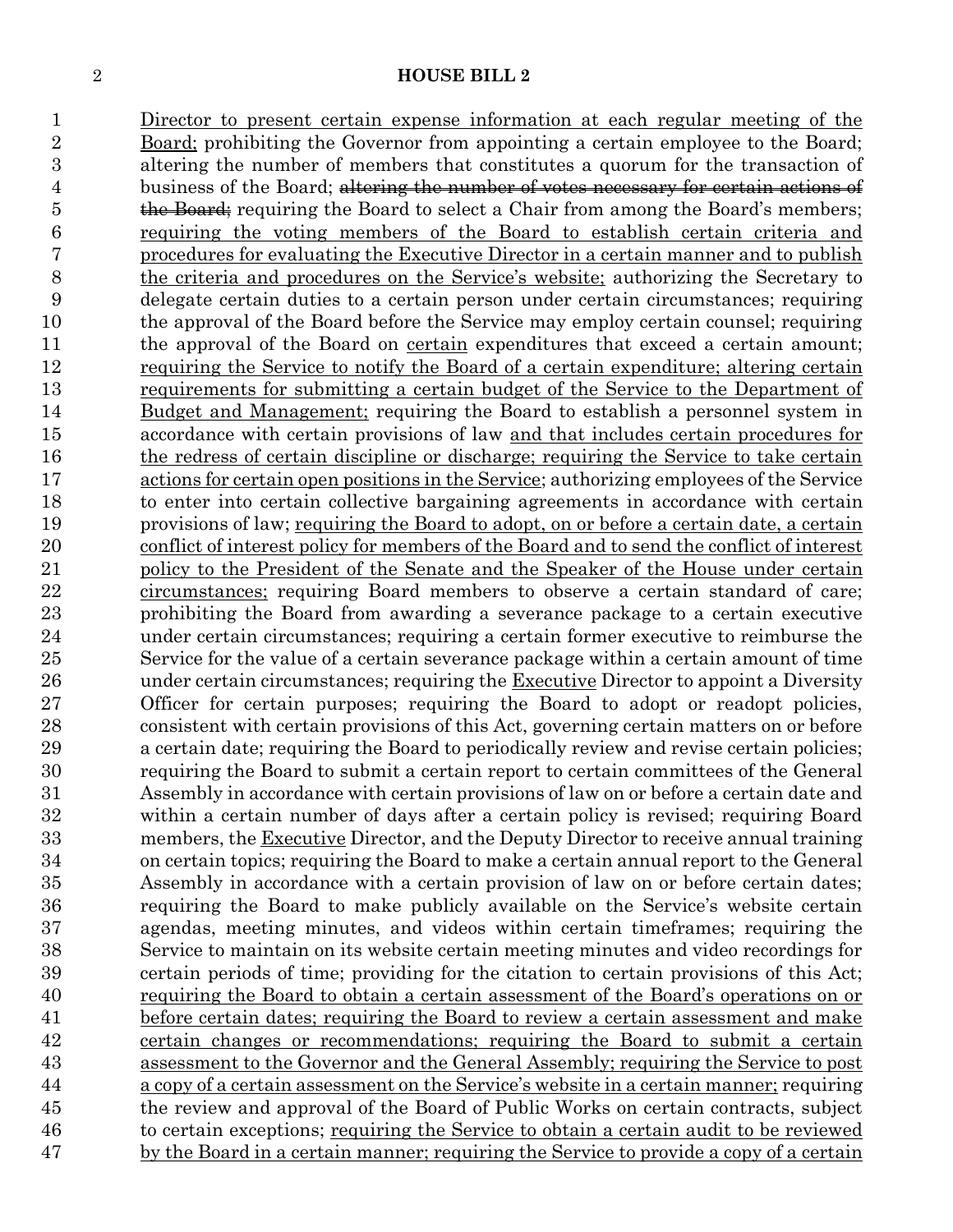1 audit and certain information to the Department of Budget and Management; requiring the Board to post a certain audit on the Service's website in a certain manner; applying certain provisions of the State Personnel and Pensions Article to employees of the Service; authorizing the State Labor Relations Board to designate a certain number of bargaining units for certain employees; requiring and authorizing the Service to take certain actions related to the provision of certain employee information under certain circumstances and certain new employee programs; requiring the Board to participate as a party in certain bargaining under certain circumstances; requiring a certain memorandum of understanding to be executed by the Board; requiring a certain employee to provide certain proof to the Board under certain circumstances; prohibiting a certain employee from being required to negotiate over a certain matter; authorizing a certain employee to negotiate and reach an agreement on a certain matter under certain circumstances; requiring a certain memorandum of understanding to be ratified by the Board and a certain majority; authorizing an exclusive representative to file a certain action against the Service; repealing the definition of "Director" and replacing it with the definition of "Executive Director"; altering a certain definition; providing for the terms of certain Board members; requiring the publisher of the Annotated Code of Maryland, in consultation with and subject to the approval of the Department of Legislative Services, to correct any cross–references or terminology rendered incorrect by this Act and to describe any corrections made in an editor's note 22 following the section affected; making this Act an emergency measure; making technical, stylistic, and conforming changes; and generally relating to the Maryland Environmental Service.

- BY repealing and reenacting, without amendments,
- Article Natural Resources
- 27 Section 3–101(a), and (b), and  $(f)$
- Annotated Code of Maryland
- (2018 Replacement Volume and 2020 Supplement)
- BY repealing
- Article Natural Resources
- Section 3–101(f)
- Annotated Code of Maryland
- (2018 Replacement Volume and 2020 Supplement)
- BY repealing and reenacting, with amendments,
- Article Natural Resources
- 37 Section 3–101(g) and (p), 3–103, 3–103.1(b) and  $\left(\frac{e}{8}, \frac{e}{8}\right)$ , and (c)(4) and (8), 3–106(a) 38 <u>and (b)</u>, 3–107, 3–109(c)(3), and 3–126(d)
- Annotated Code of Maryland
- (2018 Replacement Volume and 2020 Supplement)
- BY adding to
- Article Natural Resources
- Section 3–101(g) and 3–103.3 through 3–103.5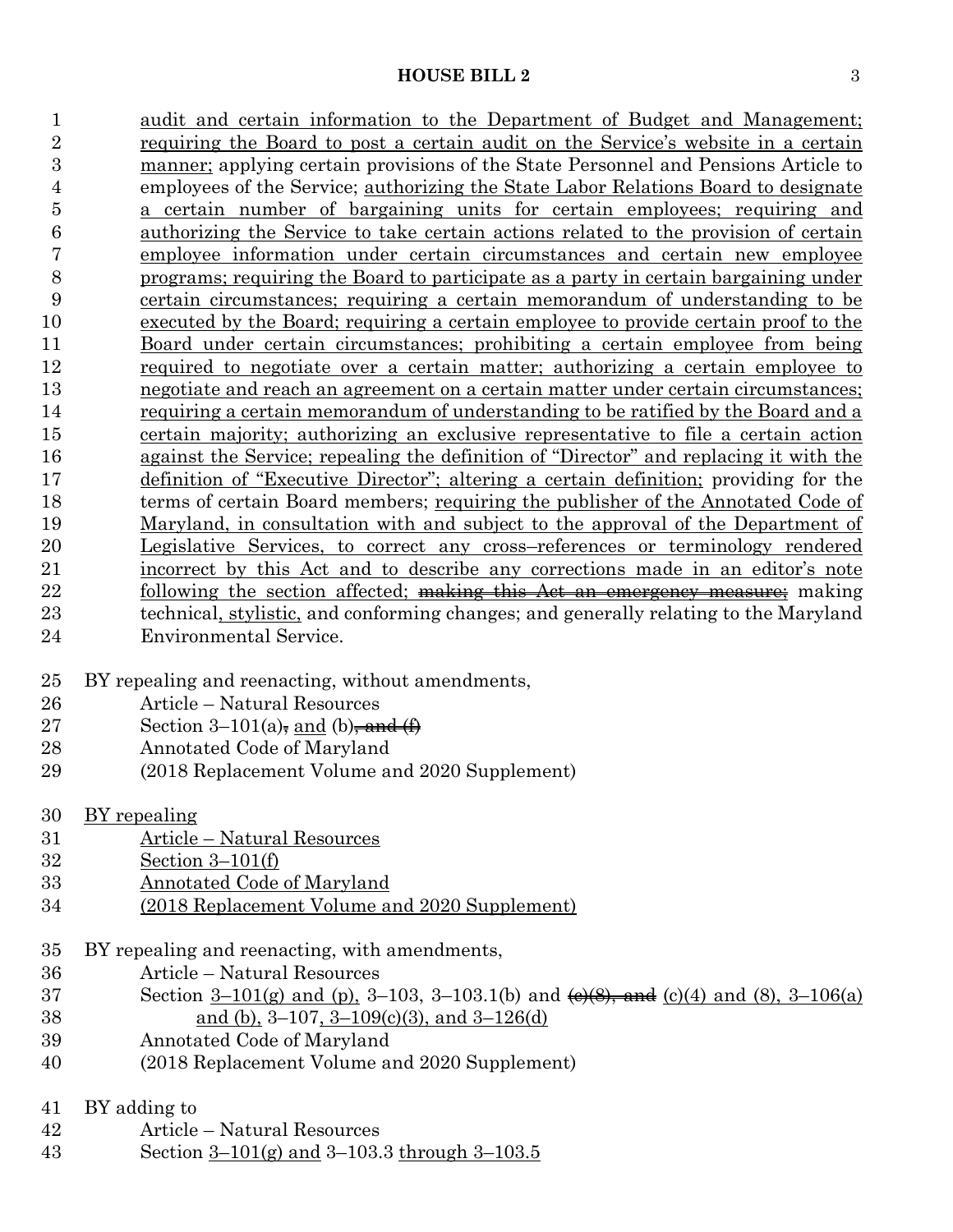Annotated Code of Maryland (2018 Replacement Volume and 2020 Supplement) BY repealing and reenacting, without amendments, Article – State Personnel and Pensions Section 3–101(a) and 3–208(b) Annotated Code of Maryland (2015 Replacement Volume and 2020 Supplement) BY repealing and reenacting, with amendments, Article – State Personnel and Pensions Section 3–101(b), 3–102(a), 3–205(a) and (c), 3–208(a), (c), and (d), 3–307, 3–405(a), 3–501(a) and (d), 3–502(b) and (c), 3–601, and 3–603(c) Annotated Code of Maryland (2015 Replacement Volume and 2020 Supplement) 14 BY adding to Article – State Personnel and Pensions Section 3–205(d) Annotated Code of Maryland (2015 Replacement Volume and 2020 Supplement) SECTION 1. BE IT ENACTED BY THE GENERAL ASSEMBLY OF MARYLAND, That the Laws of Maryland read as follows: **Article – Natural Resources** 3–101. (a) In this subtitle the following words and terms have the meanings indicated. (b) "Board" means the Board of Directors of the Maryland Environmental Service. **(f)** "Director" means Director of the Maryland Environmental Service. **[**(g)**] (F)** "Energy project" means any service, facility, system, or property, real or personal, used, useful, or having present capacity for use in connection with: 28 (1) Energy conservation; or (2) The production, generation, or distribution of energy from a renewable 30 <u>or other energy source.</u> **(G) "EXECUTIVE DIRECTOR" MEANS THE EXECUTIVE DIRECTOR OF THE MARYLAND ENVIRONMENTAL SERVICE.**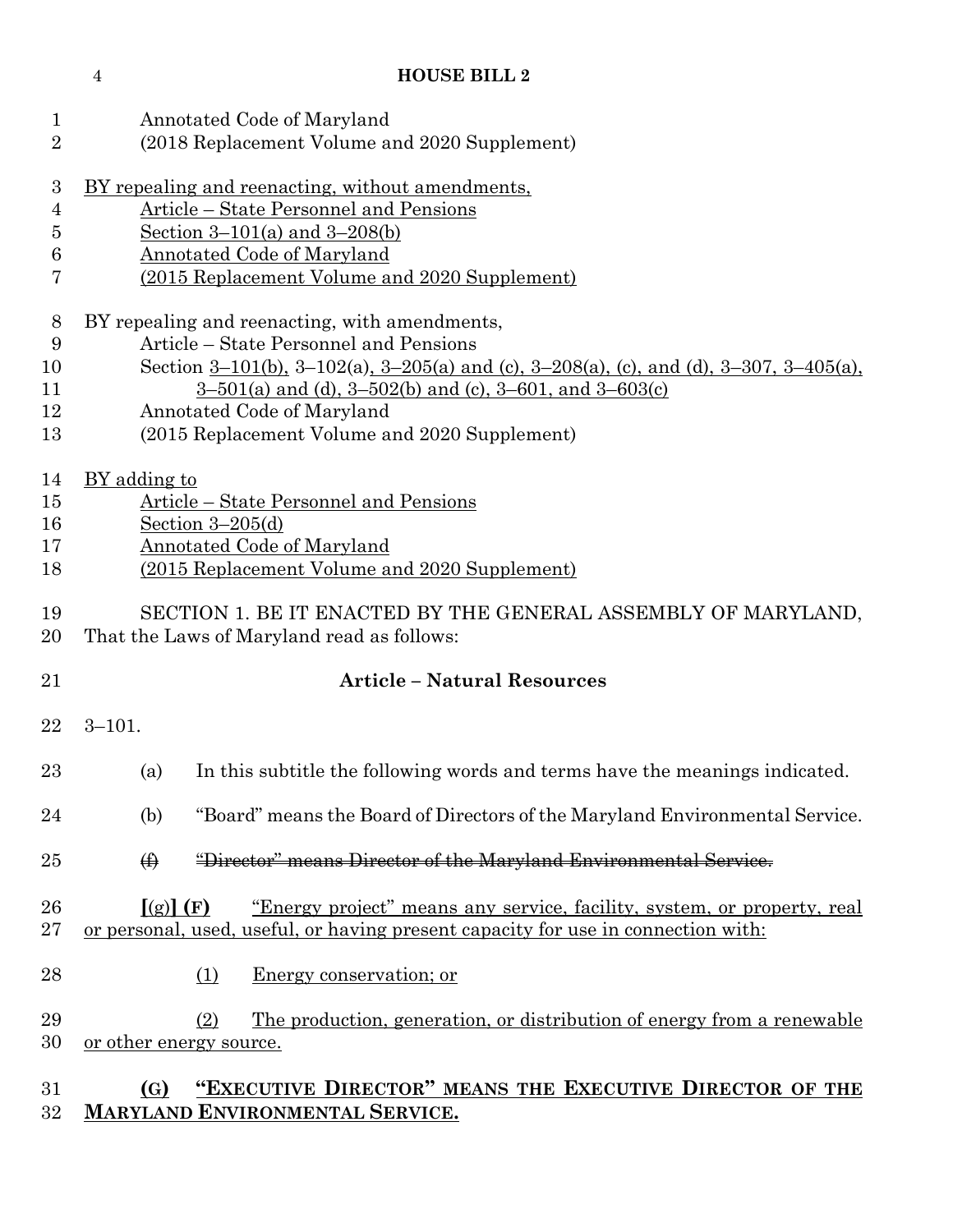(p) "Service region" means a geographic area which the Maryland Environmental Service designates and within which the **EXECUTIVE** Director, after consultation with the municipalities affected, causes surveys, plans, studies, and estimates to be made for the purpose of determining the most dependable, effective, and efficient means of providing services through water supply projects, solid waste disposal projects, or wastewater purification projects. Service regions shall be based upon needs set forth in approved State–county master water and sewerage plans, or solid waste disposal plans, if any, adopted pursuant to the Environment Article, but they may also take account of other plans and studies. 3–103. (a) **(1)** There is a body politic and corporate known as the "Maryland Environmental Service". **(2)** The Service is an instrumentality of the State and a public corporation by that name, style, and title, and the exercise by the Service of the powers conferred by this subtitle is the performance of an essential governmental function of the State. (b) (1) There are four officers of the Service: **[**a**] (I) A** Director **AN EXECUTIVE DIRECTOR[**, a**]; (II) A** Deputy Director**[**, a**]; (III) A** Secretary**[**,**];** and **[**a**] (IV) A** Treasurer. **(2) (I)** The four officers of the Service shall be appointed **[**as follows:**] IN ACCORDANCE WITH THIS PARAGRAPH. [**(i)**] (II) 1.** The **EXECUTIVE** Director shall be appointed by the Governor, with the advice and consent of the Senate solely with regard to the qualifications for the duties of the office.

 **2.** The **EXECUTIVE** Director serves at the pleasure of the Board with the concurrence of the Governor and shall receive such compensation as may be determined by the Board**[**; and**].**

 **[**(ii)**] (III) 1.** The Deputy Director**[**, the Secretary and the Treasurer**]** shall be appointed by the **EXECUTIVE** Director with the approval of the Governor solely with regard to the qualifications for the duties of the office.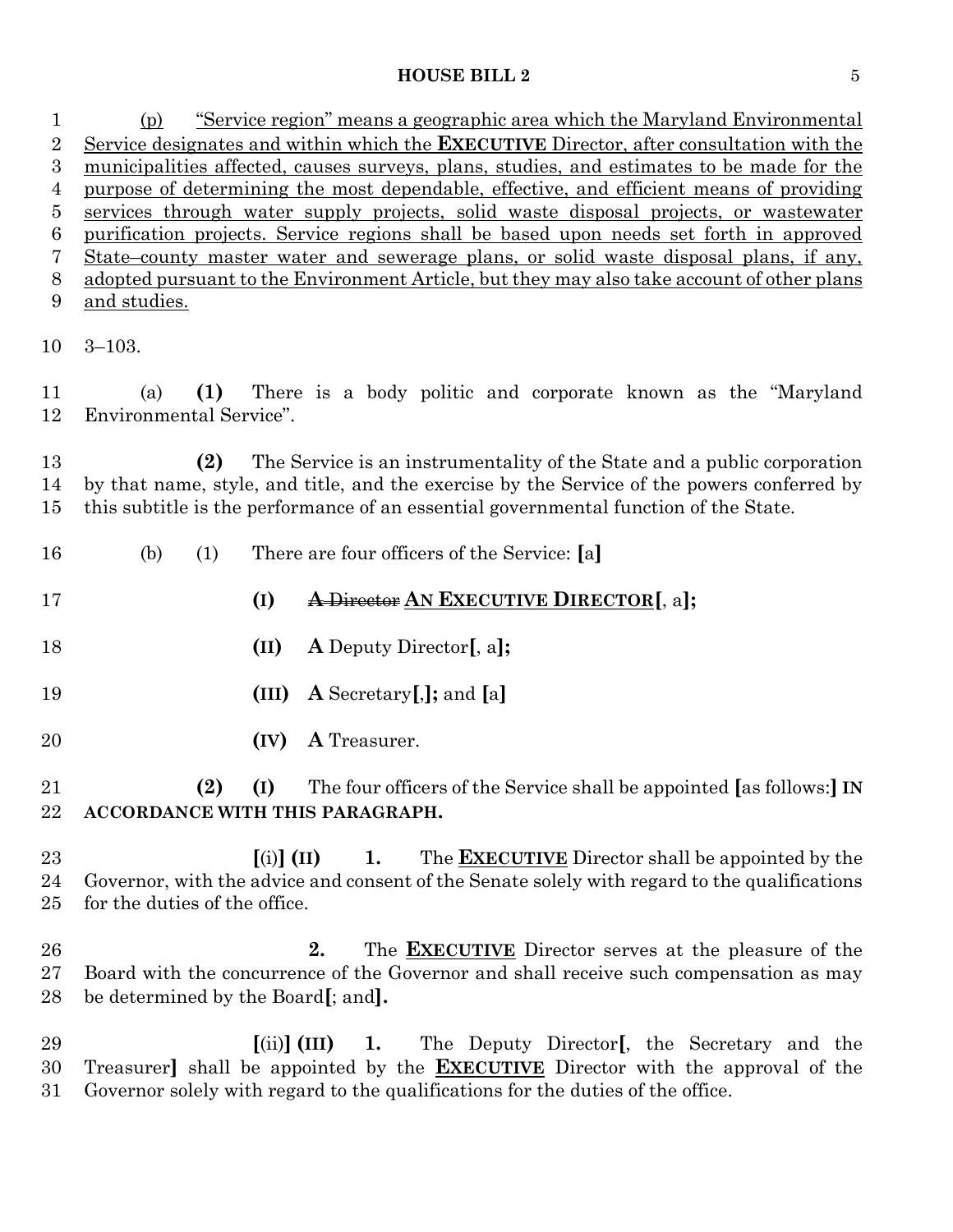| 1<br>$\overline{2}$<br>3  | The Deputy Director [, the Secretary and the Treasurer<br>2.<br>serve] SERVES at the pleasure of the <b>EXECUTIVE</b> Director and shall receive such<br>compensation as may be determined by the Board.                                                                                                                                                      |
|---------------------------|---------------------------------------------------------------------------------------------------------------------------------------------------------------------------------------------------------------------------------------------------------------------------------------------------------------------------------------------------------------|
| $\overline{4}$<br>5       | THE SECRETARY AND THE TREASURER SHALL BE<br>$(IV)$ 1.<br>SELECTED BY THE BOARD FROM AMONG THE BOARD'S MEMBERS.                                                                                                                                                                                                                                                |
| $6\phantom{.}6$<br>7<br>8 | THE SECRETARY AND THE TREASURER SERVE AT THE<br>2.<br>PLEASURE OF THE BOARD AND SHALL RECEIVE SUCH COMPENSATION AS MAY BE<br>REASONABLY DETERMINED BY THE BOARD.                                                                                                                                                                                              |
| 9<br>10                   | The Board of Directors of the Service shall consist of [nine]<br>$(2)$ (3)<br><b>SEVEN THE FOLLOWING members as follows:</b>                                                                                                                                                                                                                                  |
| 11<br>12                  | FThe <b>EXECUTIVE</b> Director, Deputy Director, Secretary, and<br>(i)<br>Treasurer of the Service WHO SHALL SERVE AS A NONVOTING MEMBER;                                                                                                                                                                                                                     |
| 13<br>14                  | THE STATE TREASURER, OR THE STATE TREASURER'S<br>(II)<br>DESIGNEE;                                                                                                                                                                                                                                                                                            |
| 15<br>16<br>17            | Three members from the public sector in the State in<br>$\overline{H}$ (III)<br>positions responsible for<br><b>ENVIRONMENTAL</b> , water, wastewater, or solid waste<br>management; and                                                                                                                                                                      |
| 18<br>19<br>20            | [Two] THREE members ONE MEMBER from the private<br>$\overline{(\overline{iii})}$ (IV)<br>sector in the State with technical, financial, development, or legal experience related to<br><b>ENVIRONMENTAL</b> , water, wastewater, or solid waste management;                                                                                                   |
| 21<br>22<br>23            | ONE MEMBER FROM THE PRIVATE SECTOR IN THE STATE<br>(V)<br>FINANCIAL EXPERIENCE RELATED TO ENVIRONMENTAL, WATER.<br><b>WITH</b><br>WASTEWATER, OR SOLID WASTE MANAGEMENT; AND                                                                                                                                                                                  |
| 24<br>25<br>26<br>27      | ONE MEMBER FROM THE PRIVATE SECTOR IN THE STATE<br>(VI)<br>WITH EXPERIENCE OR EXPERTISE IN MATTERS RELATED TO BUSINESS ETHICS,<br>PREFERABLY INVOLVING BOARD OF DIRECTOR ETHICS AND CONFLICTS OF<br><b>INTEREST.</b>                                                                                                                                          |
| 28<br>29<br>30<br>31      | [The] SUBJECT TO SUBPARAGRAPHS (II) AND (III),<br>$(3)$ (4)<br>(I)<br>(III), AND (IV) OF THIS PARAGRAPH, THE public sector and private sector members of<br>the Board, as set forth in paragraph $[(2)(ii)]$ $(3)(H)$ and $(iii)$ $(3)(III)$ THROUGH (VI) of this<br>subsection shall be appointed by the Governor with the advice and consent of the Senate. |
| 32<br>33                  | THE GOVERNOR SHALL SELECT AT LEAST ONE OF THE<br>(II)<br>PUBLIC SECTOR MEMBERS OF THE BOARD FROM A LIST OF RECOMMENDATIONS                                                                                                                                                                                                                                    |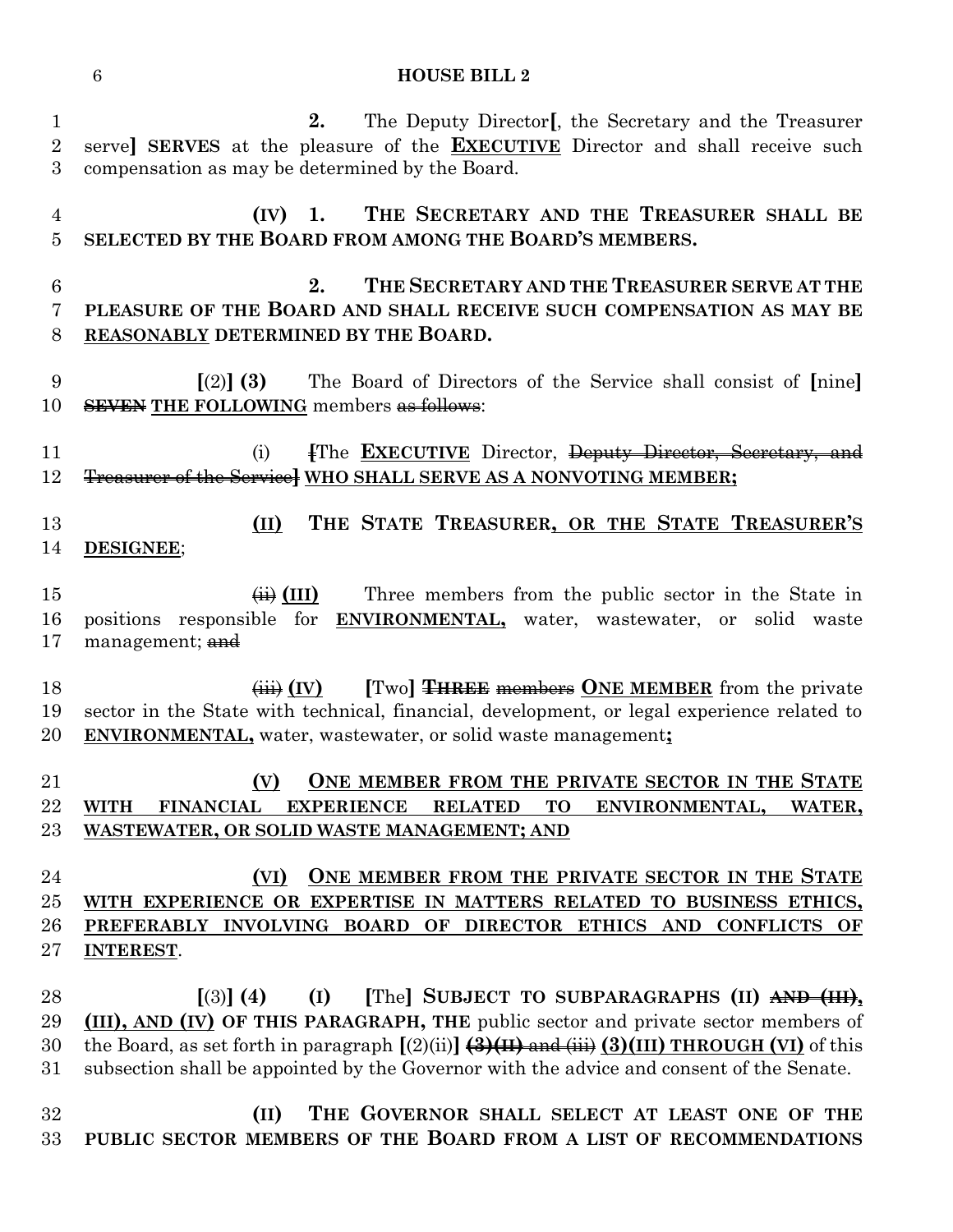| $\mathbf 1$<br>$\overline{2}$    | JOINTLY COMPILED BY THE MARYLAND ASSOCIATION OF COUNTIES AND THE<br><b>MARYLAND MUNICIPAL LEAGUE.</b>                                                                                                               |  |  |  |
|----------------------------------|---------------------------------------------------------------------------------------------------------------------------------------------------------------------------------------------------------------------|--|--|--|
| $\overline{3}$<br>$\overline{4}$ | (III) THE GOVERNOR MAY NOT APPOINT AN EMPLOYEE OF THE<br>SERVICE TO THE BOARD.                                                                                                                                      |  |  |  |
| $\overline{5}$<br>$\,6$          | AT LEAST ONE OF THE PUBLIC SECTOR OR PRIVATE SECTOR<br>(IV)<br>MEMBERS SHALL BE A RESIDENT OF A RURAL COUNTY IN THE STATE.                                                                                          |  |  |  |
| $\overline{7}$<br>8              | (I) [Six] FIVE members constitute a quorum for the<br>$(4)$ (5)<br>transaction of business of the Board.                                                                                                            |  |  |  |
| 9<br>10                          | (II) The affirmative vote of at least five FOUR members is<br>necessary for any action taken by the Board.                                                                                                          |  |  |  |
| 11<br>12                         | Those members of the Board not already holding a public office<br>$(5)$ (6)<br>shall receive from the Service:                                                                                                      |  |  |  |
| 13                               | Per diem compensation as established by the Board; and<br>(i)                                                                                                                                                       |  |  |  |
| 14<br>15                         | Reimbursement for expenses under Standard State Travel<br>(ii)<br>Regulations.                                                                                                                                      |  |  |  |
| 16<br>17                         | The term of a member who is not an officer of the Service.<br>$(6)$ (7)<br>OTHER THAN THE STATE TREASURER is 4 years.                                                                                               |  |  |  |
| 18<br>19<br>20                   | The terms of members [who are not officers of the Service]<br>[(7)] (8)<br>OTHER THAN THE STATE TREASURER are staggered as required by the terms provided<br>for those members of the Board on July 1, [1993] 2021. |  |  |  |
| 21<br>22                         | $(8)$ (9) At the end of a term, a member continues to serve until a<br>successor is appointed and qualifies.                                                                                                        |  |  |  |
| 23<br>24                         | $[9]$ (10) A member who is appointed after a term has begun serves only<br>the remainder of that term and until a successor is appointed and qualifies.                                                             |  |  |  |
| 25                               | (11) <del>THE</del> A MEMBER OF THE BOARD WHO IS APPOINTED UNDER                                                                                                                                                    |  |  |  |
| 26                               | PARAGRAPH (3)(III) THROUGH (VI) OF THIS SUBSECTION MAY SERVE ONLY TWO                                                                                                                                               |  |  |  |
| 27                               | <b>CONSECUTIVE FULL 4-YEAR TERMS, PLUS ANY PARTIAL TERM SERVED BEFORE THE</b>                                                                                                                                       |  |  |  |
| 28                               | <b>INITIAL 4-YEAR TERM.</b>                                                                                                                                                                                         |  |  |  |
| 29                               | (12) SUBJECT TO PARAGRAPHS (13) AND (14) OF THIS SUBSECTION,                                                                                                                                                        |  |  |  |
| 30                               | THE BOARD SHALL SELECT A CHAIR FROM AMONG THE BOARD'S MEMBERS.                                                                                                                                                      |  |  |  |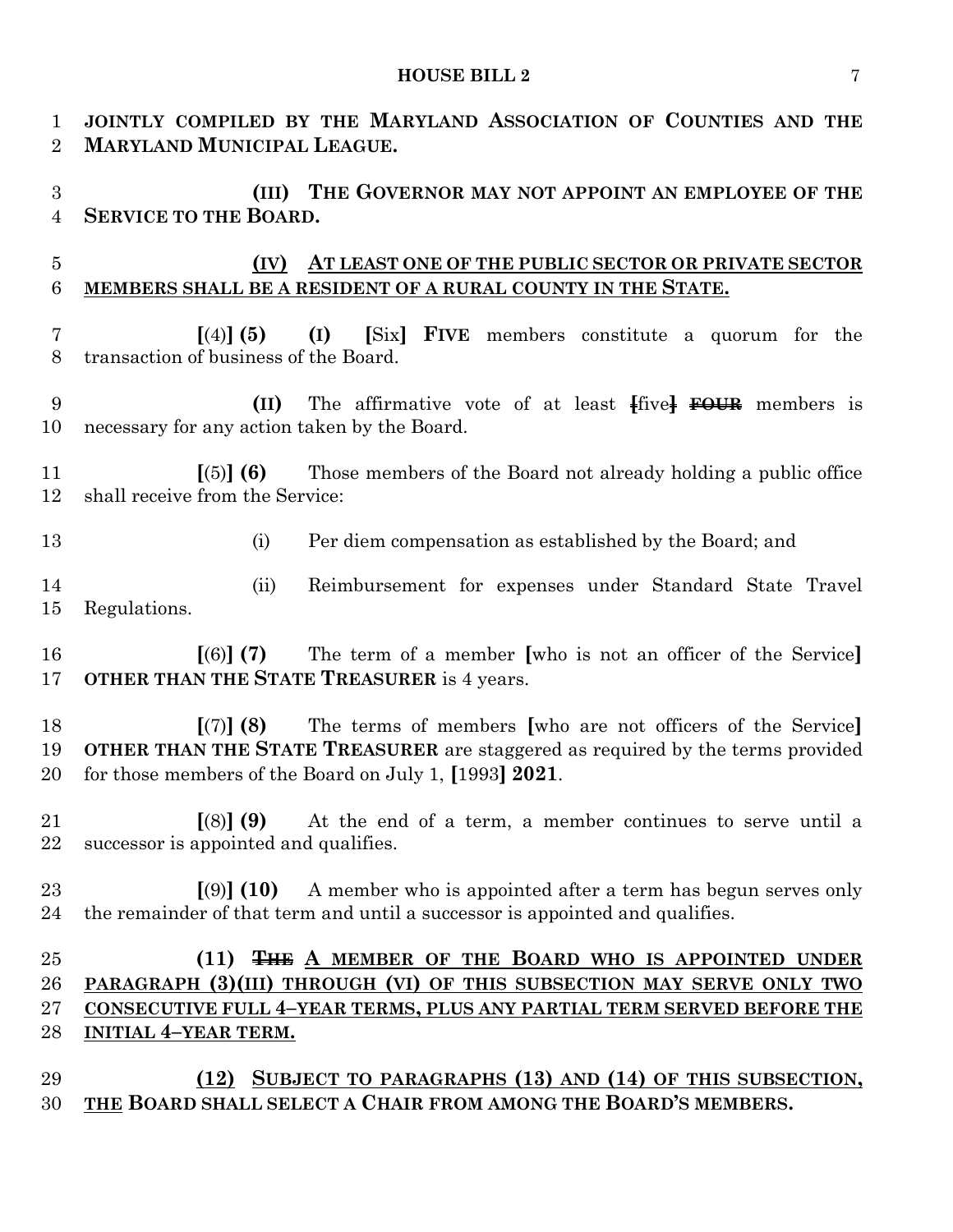|                                        | <b>HOUSE BILL 2</b><br>8                                                                                                                                                                                                                                                                                                                                                                                                            |
|----------------------------------------|-------------------------------------------------------------------------------------------------------------------------------------------------------------------------------------------------------------------------------------------------------------------------------------------------------------------------------------------------------------------------------------------------------------------------------------|
| $\mathbf{1}$<br>$\overline{2}$         | THE EXECUTIVE DIRECTOR MAY NOT SERVE AS THE<br>$\left(\frac{12}{2}\right)$ (13)<br><b>SECRETARY, TREASURER, OR CHAIR OF THE BOARD.</b>                                                                                                                                                                                                                                                                                              |
| $\boldsymbol{3}$<br>$\overline{4}$     | (14) THE STATE TREASURER MAY NOT SERVE AS THE SECRETARY,<br>TREASURER, OR CHAIR OF THE BOARD.                                                                                                                                                                                                                                                                                                                                       |
| 5                                      | The <b>EXECUTIVE</b> Director [is both]:<br>$\left( \mathrm{c}\right)$<br>(1)                                                                                                                                                                                                                                                                                                                                                       |
| $6\phantom{.}6$<br>7                   | Is the administrative head of the Service [and the presiding<br>(I)<br>officer of the Board. The Director is];                                                                                                                                                                                                                                                                                                                      |
| 8<br>9                                 | Is directly responsible to the Board and shall advise the Board<br>(II)<br>on all matters assigned to the Service. The Director shall:                                                                                                                                                                                                                                                                                              |
| 10<br>11                               | <b>SHALL</b> carry out the Board's policies related to the Service. He<br>(III)<br>$is$ :                                                                                                                                                                                                                                                                                                                                           |
| 12<br>13<br>14<br>15<br>16<br>17<br>18 | SHALL, AT EACH REGULAR MEETING OF THE BOARD,<br>(IV)<br>PRESENT A DETAILED AND ITEMIZED ACCOUNTING AND EXPLANATION OF ALL<br>EXPENSES INCURRED BY OR ON BEHALF OF THE EXECUTIVE DIRECTOR AND THE<br>DEPUTY DIRECTOR THAT, IN THE AGGREGATE AND CALCULATED FROM THE DATE<br>OF THE PREVIOUS REGULAR MEETING THROUGH THE DAY BEFORE THE DATE OF<br>THE REGULAR MEETING AT WHICH THE EXPENSES WILL BE PRESENTED, EXCEED<br>$$500;$ AND |
| 19<br>20<br>21                         | Is responsible for the exercise of all powers and duties<br>$\left(\mathbf{H}\right)$ (V)<br>conferred upon the Service by the provisions of this subtitle except for those powers and<br>duties specifically conferred by this subtitle on the Secretary, Treasurer, or Board.                                                                                                                                                     |
| 22<br>23<br>24                         | THE VOTING MEMBERS OF THE BOARD SHALL:<br>(2)<br><b>ESTABLISH THE</b><br>(I)<br>CRITERIA AND PROCEDURES<br>FOR<br><b>EVALUATING THE EXECUTIVE DIRECTOR;</b>                                                                                                                                                                                                                                                                         |
| 25<br>26                               | (II)<br>PUBLISH THE CRITERIA AND PROCEDURES ESTABLISHED<br>UNDER ITEM (I) OF THIS PARAGRAPH ON THE SERVICE'S WEBSITE; AND                                                                                                                                                                                                                                                                                                           |
| 27<br>28<br>29                         | ANNUALLY EVALUATE THE EXECUTIVE DIRECTOR IN<br>(III)<br><b>ACCORDANCE WITH THE CRITERIA AND PROCEDURES ESTABLISHED UNDER ITEM (I)</b><br>OF THIS PARAGRAPH.                                                                                                                                                                                                                                                                         |
| 30                                     | (3)<br>The Deputy Director shall have the duties provided by law or delegated                                                                                                                                                                                                                                                                                                                                                       |

by the **EXECUTIVE** Director.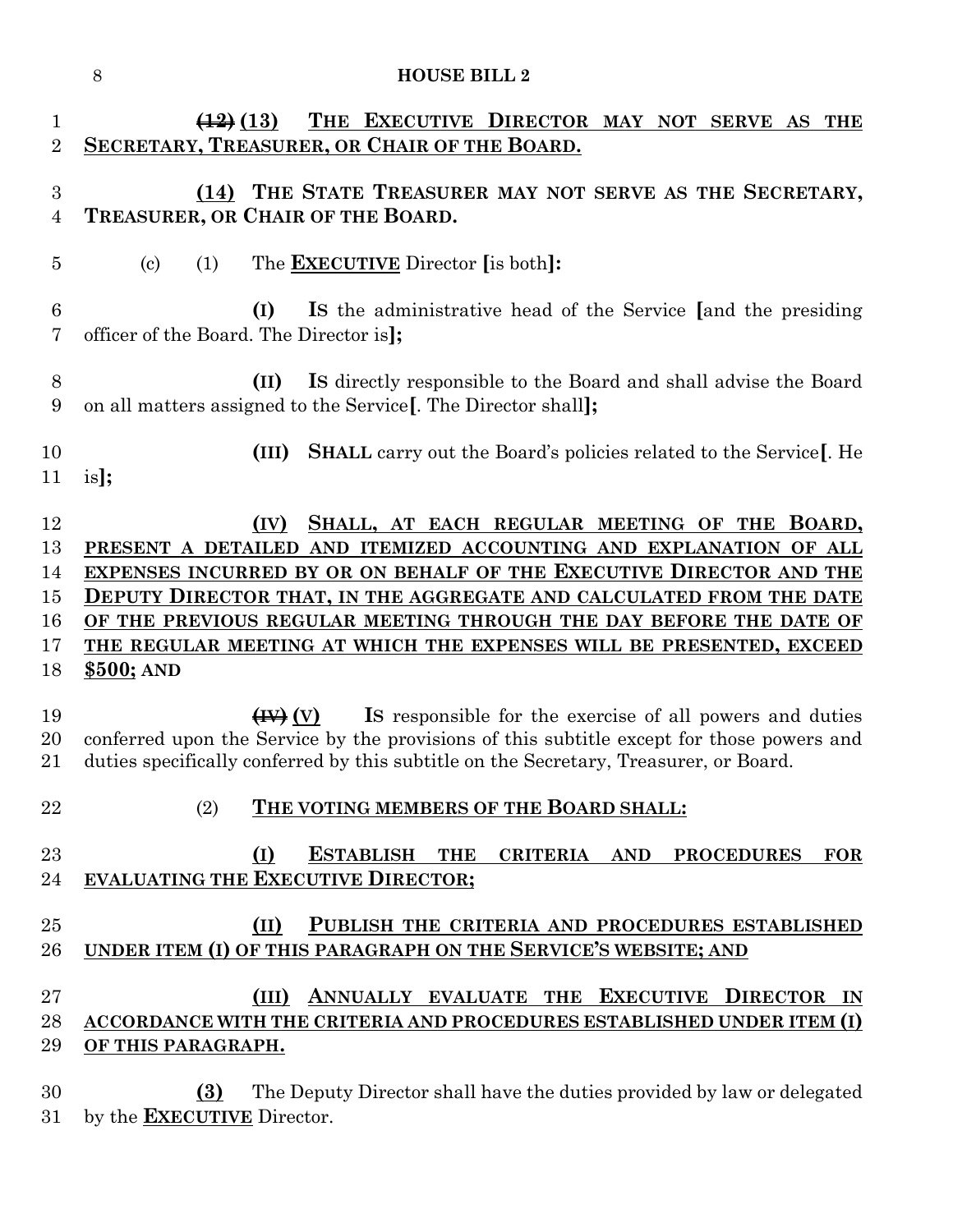(d) (1) The Secretary **[**shall**]:**

 **(I) SHALL** keep a record of the proceedings of the Board and be custodian of all books, documents, and papers filed with the Service and of the minute book or journal of the Service and its official seal**[**. He may**];**

 **(II) MAY** have copies made of all minutes, records, and documents of the Service and certify them to be true copies under the official seal of the Service**[**. Any person dealing with the Service may rely upon these certificates, and certified copies shall be received as evidence in any court or other tribunal in the State, in the same manner and with the same effect as if the original books, papers, entries, records, or proceedings could be produced.**]; AND**

 **[**(2)**] (III) [**The Secretary**] MAY**, with the approval of the Board, **[**may**]** delegate to **[**the Deputy Director**] ANOTHER MEMBER OF THE BOARD**, during an absence of the Secretary, any duty enumerated in **[**paragraph (1) of this subsection**] ITEMS (I) AND (II) OF THIS PARAGRAPH**.

 **(2) ANY PERSON DEALING WITH THE SERVICE MAY RELY ON THE CERTIFICATES DESCRIBED IN PARAGRAPH (1)(II) OF THIS SUBSECTION, AND CERTIFIED COPIES SHALL BE RECEIVED AS EVIDENCE IN ANY COURT OR OTHER TRIBUNAL IN THE STATE, IN THE SAME MANNER AND WITH THE SAME EFFECT AS IF THE ORIGINAL BOOKS, PAPERS, ENTRIES, RECORDS, OR PROCEEDINGS COULD BE PRODUCED.**

- 
- (e) (1) **(I)** The Treasurer shall **[**develop**]:**

 **1. DEVELOP** and maintain a detailed and accurate accounting system for all financial transactions of the Service**[**,**];** and **[**he shall perform**]**

- 2. **PERFORM** other duties relating to the financial affairs of the Service as required by law or by a directive of the Board.
- **(II)** Unless any money of the Service is otherwise held by or payable to a trustee appointed pursuant to a resolution authorizing the issuance of bonds or notes or under a trust agreement securing the bonds or notes, the Treasurer shall **[**receive**]:**
- **1. RECEIVE** money of the Service until otherwise prescribed by law**;** and **[**he shall deposit**]**
- **2. DEPOSIT** the money as soon as it is received to the credit of the Service in any financial institution in which the State Treasurer is authorized to deposit State funds. **[**He**]**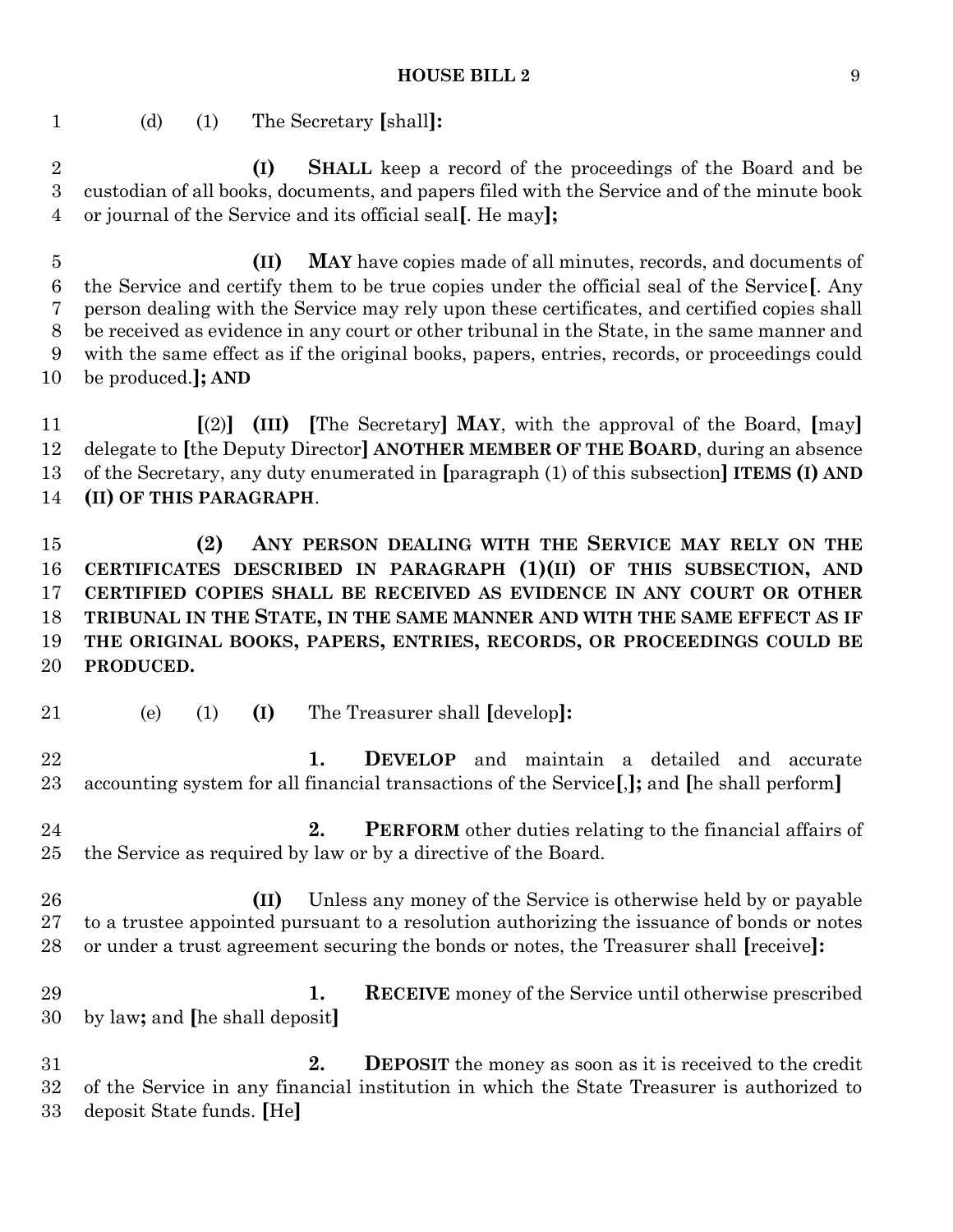| $\mathbf{1}$<br>$\overline{2}$ | (III) THE TREASURER shall disburse money for the purposes of the<br>Service according to law, only upon [his] THE TREASURER'S warrant. [He]                                                                                                                                                                                                                                                                                                  |
|--------------------------------|----------------------------------------------------------------------------------------------------------------------------------------------------------------------------------------------------------------------------------------------------------------------------------------------------------------------------------------------------------------------------------------------------------------------------------------------|
| 3<br>$\overline{4}$            | <b>(IV)</b> THE TREASURER shall make arrangements for the payment of<br>the interest on and principal of the Service debt.                                                                                                                                                                                                                                                                                                                   |
| $\overline{5}$<br>6<br>7       | Upon entering the performance of [his] OFFICIAL duties, the<br>(V)<br>Treasurer shall be covered by a surety bond in accordance with the provisions of law<br>concerning the State Employees Surety Bond Committee.                                                                                                                                                                                                                          |
| 8<br>9<br>10<br>11             | With the approval of the Board, the Treasurer may authorize an<br>(I)<br>(2)<br>employee of the Service to serve as [his deputy] DEPUTY TREASURER and to disburse<br>money for the purposes of the Service as provided by law, and subject to restrictions and<br>other conditions that the Treasurer establishes.                                                                                                                           |
| 12<br>13<br>14                 | The Deputy Treasurer shall be covered by a surety bond in<br>(II)<br>accordance with the provisions of law concerning the State Employees Surety Bond<br>Committee.                                                                                                                                                                                                                                                                          |
| 15                             | (f)<br>(1)<br>The Attorney General of Maryland shall [be]:                                                                                                                                                                                                                                                                                                                                                                                   |
| 16<br>17                       | (I)<br><b>BE</b> the legal advisor for the Service and the Board. He shall<br>enforce]; AND                                                                                                                                                                                                                                                                                                                                                  |
| 18<br>19<br>20                 | (II)<br><b>ENFORCE</b> compliance with the requirements of this subtitle<br>through any appropriate legal remedy and prosecute violations in accordance with the<br>provisions of this subtitle.                                                                                                                                                                                                                                             |
| 21<br>22                       | The Attorney General shall assign to the Service the number of<br>(2)<br>(I)<br>assistant Attorneys General and other staff requested by the Service.                                                                                                                                                                                                                                                                                        |
| 23<br>24                       | One of the assistant Attorneys General shall be designated by<br>(II)<br>the Attorney General as counsel to the Service.                                                                                                                                                                                                                                                                                                                     |
| 25<br>26<br>27<br>28<br>29     | The counsel to the Service shall have no other duty than to<br>(III)<br>render, subject to the discretion and control of the Attorney General, the legal aid, advice,<br>and counsel required by the <b>EXECUTIVE</b> Director, the Board, and the other officials of the<br>Service and, also subject to the discretion and control of the Attorney General, to supervise<br>the other assistant Attorneys General assigned to the Service. |
| 30<br>31<br>32                 | The counsel and every other assistant Attorney General assigned<br>(IV)<br>to the Service shall be practicing lawyers of this State in good standing and shall be entitled<br>to a salary from the funds of the Service.                                                                                                                                                                                                                     |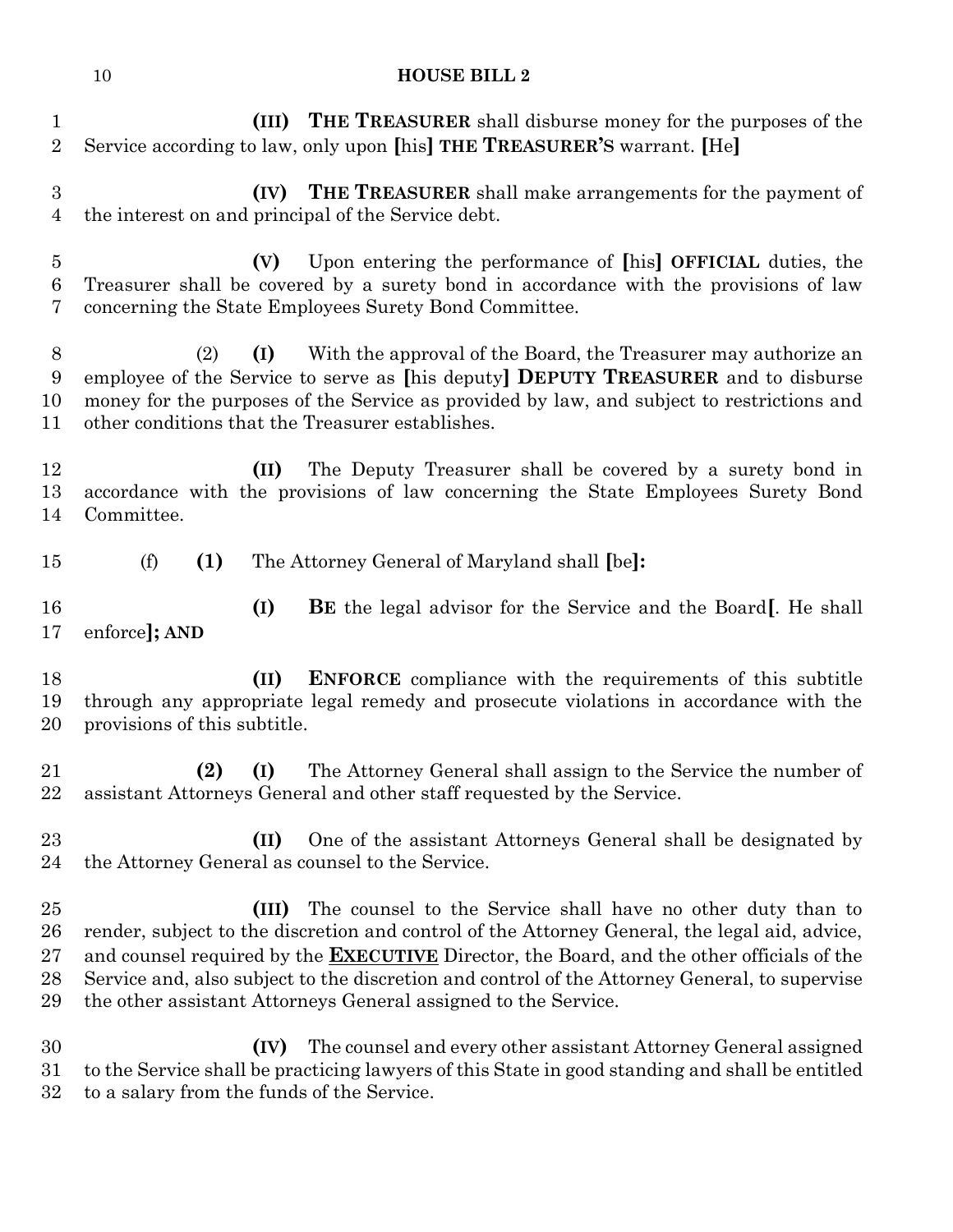**(V)** After the Attorney General has designated an assistant Attorney General to serve as counsel to the Service, the Attorney General may not reassign the counsel without consulting with the **EXECUTIVE** Director and the Board. **(VI)** With the approval of the Attorney General **AND THE BOARD**, the Service may employ additional counsel that it considers necessary to carry out the provisions of this subtitle. (g) (1) The Service is exempt from the provisions of Subtitles 3, 4, 5, and 7 of Title 4 of the State Finance and Procurement Article. (2) The Service is exempt from the provisions of Division II of the State Finance and Procurement Article, but is not exempt from Subtitle 3 of Title 14, Subtitle 4 of Title 12, Title 16, and Title 17 of the State Finance and Procurement Article. (3) (i) Except as otherwise provided in this paragraph, all procurements by the Service for materials, equipment, services, or supplies performed or furnished in connection with the planning, development, design, equipping, construction, or operation of any project owned or controlled by the Service, shall be awarded in accordance with rules and regulations adopted pursuant to the Administrative Procedure Act. (ii) The Service may procure materials, equipment, services, or supplies by utilizing: 20 1. Competitive sealed bids; 21 2. Competitive sealed proposals; 22 3. Sole source procurement; 4. Intergovernmental cooperative purchasing agreements; 5. A small procurement process, if the procurement is estimated by the Service to result in an expenditure of \$25,000 or less; or 6. An emergency procurement process, if the procurement is necessary to avoid or to mitigate serious damage to public health, safety, or welfare. (4) **(I) THE APPROVAL OF THE BOARD SHALL BE REQUIRED ON ANY NONEMERGENCY EXPENDITURE THAT EXCEEDS \$25,000 \$200,000. (II) THE SERVICE SHALL NOTIFY THE BOARD OF ANY NONEMERGENCY EXPENDITURE THAT EXCEEDS \$25,000.**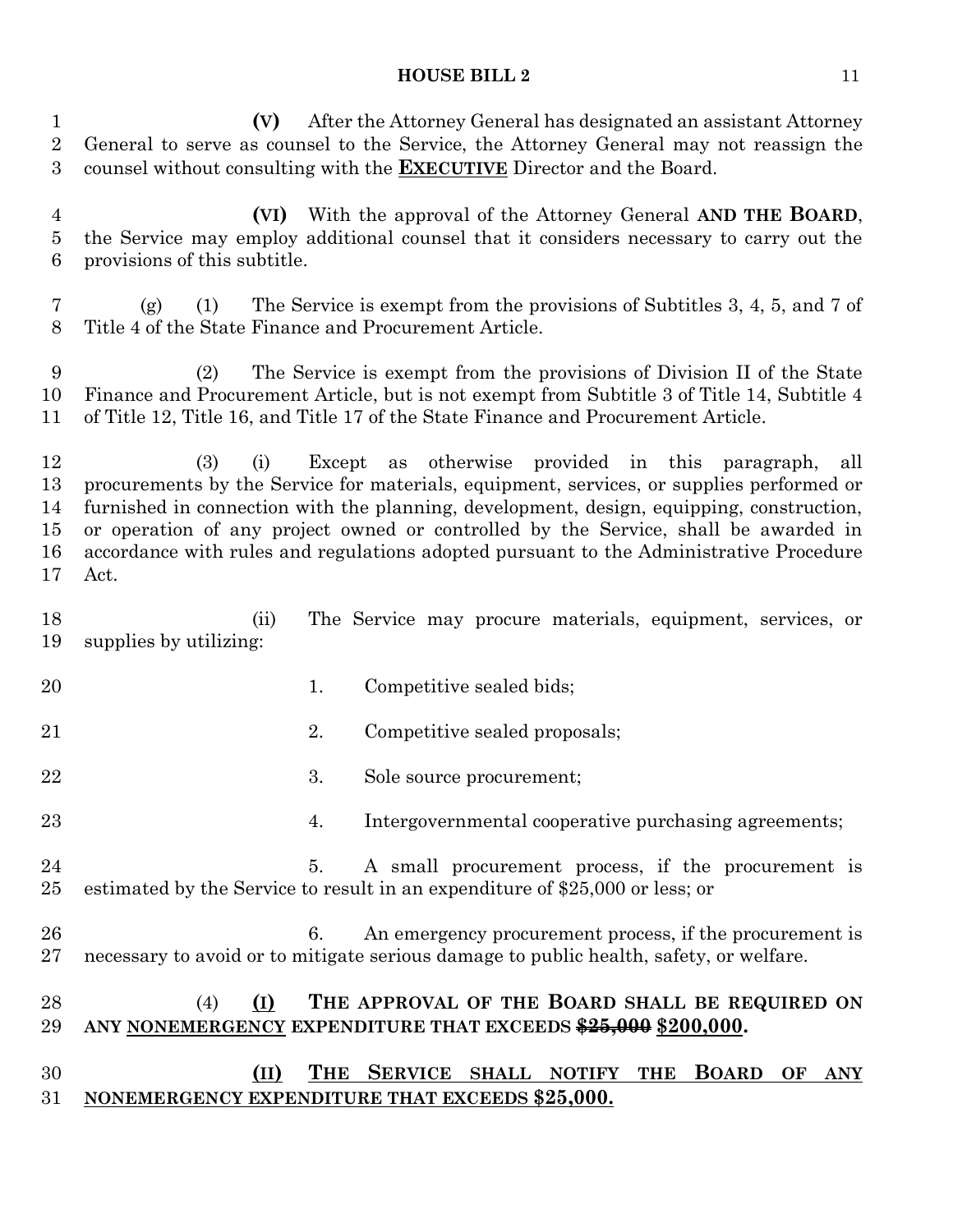| <b>HOUSE BILL 2</b> |  |
|---------------------|--|
|                     |  |

| $\mathbf 1$<br>$\boldsymbol{2}$<br>$\boldsymbol{3}$ | The Service may adopt rules and regulations to provide a process to<br>(5)<br>resolve disputes between the Service and its contractors, that may include alternative<br>dispute resolution by the parties to the dispute.                                                                                                                                                                            |                                                                                                                                                                |  |
|-----------------------------------------------------|------------------------------------------------------------------------------------------------------------------------------------------------------------------------------------------------------------------------------------------------------------------------------------------------------------------------------------------------------------------------------------------------------|----------------------------------------------------------------------------------------------------------------------------------------------------------------|--|
| $\overline{4}$                                      | (h)<br>(1)                                                                                                                                                                                                                                                                                                                                                                                           | The Service:                                                                                                                                                   |  |
| $\overline{5}$<br>6                                 | (i)                                                                                                                                                                                                                                                                                                                                                                                                  | May create and establish 1 or more project reserve funds in such<br>amounts as the Board considers appropriate, including the following project reserve funds: |  |
| 7<br>8                                              | Contingency Fund;                                                                                                                                                                                                                                                                                                                                                                                    | 1.<br>An Eastern Correctional Institution Steam Turbine                                                                                                        |  |
| 9<br>10                                             | Fund; and                                                                                                                                                                                                                                                                                                                                                                                            | 2.<br>A Department of Natural Resources Project Contingency                                                                                                    |  |
| 11                                                  |                                                                                                                                                                                                                                                                                                                                                                                                      | 3.<br>A Reimbursable Project Contingency Fund; and                                                                                                             |  |
| 12<br>13                                            | (ii)<br>funds:                                                                                                                                                                                                                                                                                                                                                                                       | Subject to paragraph (2) of this subsection, may pay into such                                                                                                 |  |
| 14<br>15                                            | for the purposes of such funds;                                                                                                                                                                                                                                                                                                                                                                      | Any money appropriated and made available by the State<br>1.                                                                                                   |  |
| 16<br>17                                            |                                                                                                                                                                                                                                                                                                                                                                                                      | 2.<br>Any proceeds from the sale of bonds or notes, to the extent<br>provided in the resolution authorizing the issuance of the bonds or notes;                |  |
| 18                                                  |                                                                                                                                                                                                                                                                                                                                                                                                      | 3.<br>Revenues derived from a project of the Service; and                                                                                                      |  |
| 19<br>20<br>21                                      | designated for deposit into such funds.                                                                                                                                                                                                                                                                                                                                                              | Any other money that may be received by or otherwise<br>4.<br>made available to the Service from any other source or sources which the Service has             |  |
| 22<br>23<br>24<br>25<br>26                          | Money held in or credited to a project reserve fund established under<br>(2)<br>this subsection shall be used solely to accomplish the purposes of this subtitle, as<br>determined by the Board and, subject to paragraph (3) of this subsection, may be retained<br>by the Service in the appropriate project reserve fund based on the project for which the<br>money was received by the Service. |                                                                                                                                                                |  |
| 27<br>28<br>29                                      | (3)<br>(i)<br>State.                                                                                                                                                                                                                                                                                                                                                                                 | The Service may credit to a project reserve fund established<br>under paragraph (1)(i)1 through 3 of this subsection only money that is reimbursable to the    |  |
| 30                                                  | (ii)                                                                                                                                                                                                                                                                                                                                                                                                 | The Service may not retain more than:                                                                                                                          |  |
| 31<br>32                                            | Turbine Project Contingency Fund;                                                                                                                                                                                                                                                                                                                                                                    | 1.<br>\$1,500,000 in the Eastern Correctional Institution                                                                                                      |  |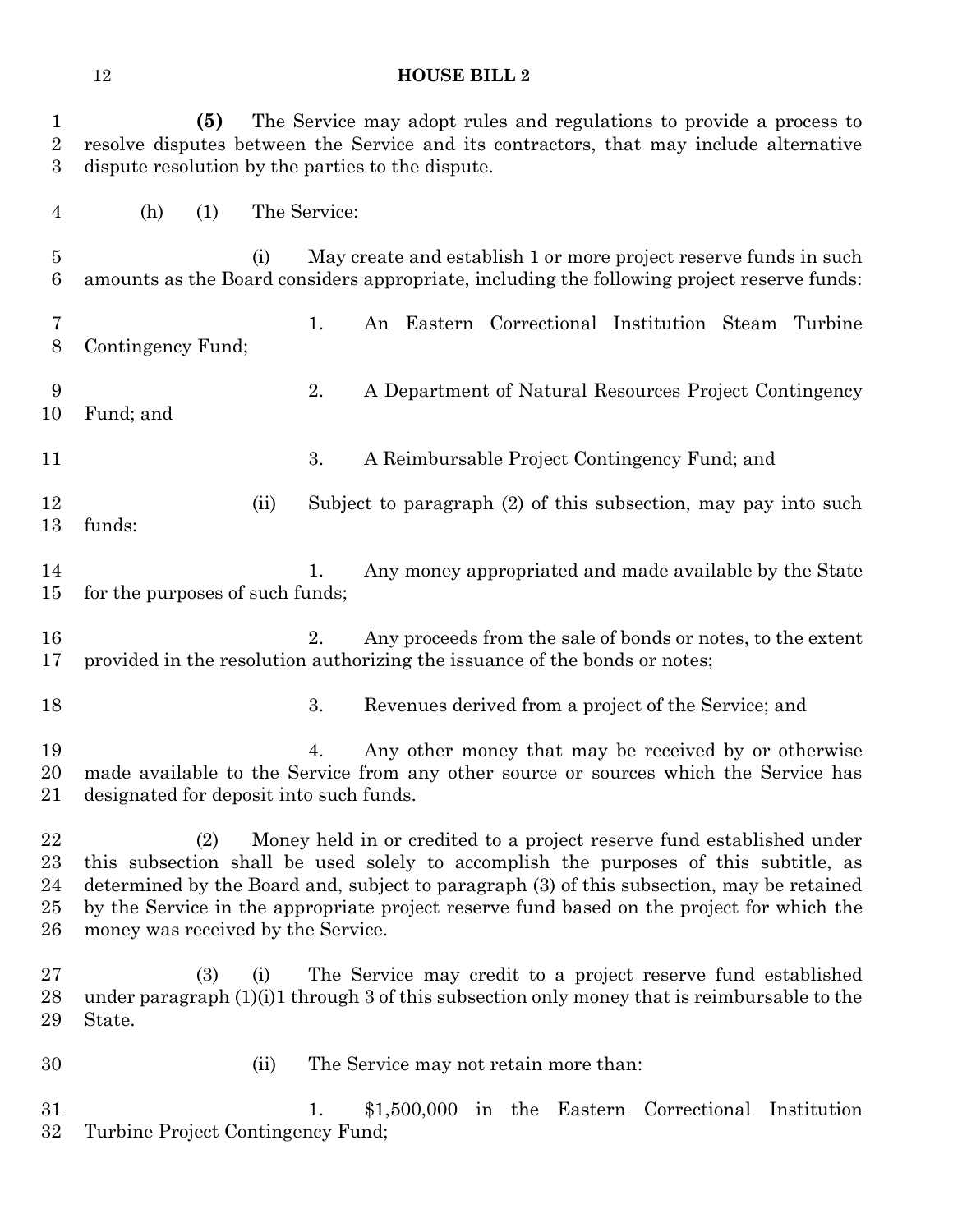| 1<br>$\overline{2}$           | 2.<br>\$500,000 in the Department of Natural Resources Project<br>Contingency Fund; or                                                                                                                                                                                                                                |
|-------------------------------|-----------------------------------------------------------------------------------------------------------------------------------------------------------------------------------------------------------------------------------------------------------------------------------------------------------------------|
| $\boldsymbol{3}$<br>4         | 3.<br>\$1,000,000 in the Reimbursable Project Contingency<br>Fund.                                                                                                                                                                                                                                                    |
| $\overline{5}$<br>6<br>7<br>8 | If at the end of a fiscal year the balance in a project reserve fund<br>(iii)<br>exceeds the limits stated in subparagraph (ii) of this paragraph, the Service shall revert<br>the excess to the State fund from which the money in the project reserve fund was originally<br>appropriated.                          |
| 9<br>10                       | Money appropriated or made available to the Service by the State shall<br>(4)<br>be expended in accordance with the provisions of this subtitle.                                                                                                                                                                      |
| 11<br>12<br>13<br>14          | The SUBJECT TO PARAGRAPH (2) OF THIS SUBSECTION, THE<br>(i)<br>(1)<br>Service shall submit annually a <b>FULL AND DETAILED</b> budget reflecting the operating and<br>capital program of the Service to the Department of Budget and Management for inclusion<br>for informational purposes in the State budget book. |
| $15\,$<br>16                  | (1)<br>(2)<br><b>BUDGET SUBMITTED</b><br>UNDER PARAGRAPH<br>OF<br>THE<br><b>THIS</b><br><b>SUBSECTION SHALL:</b>                                                                                                                                                                                                      |
| 17<br>18                      | (I)<br>BЕ<br><b>SUBMITTED</b><br><b>THE</b><br>IN A MANNER<br><b>REQUIRED</b><br>BY<br><b>DEPARTMENT OF BUDGET AND MANAGEMENT; AND</b>                                                                                                                                                                                |
| 19<br>20                      | SPECIFY THE SOURCE OF THE SERVICE'S REVENUES IN A<br>(II)<br>MANNER REQUIRED BY THE DEPARTMENT OF BUDGET AND MANAGEMENT.                                                                                                                                                                                              |
| 21                            | $3 - 103.1.$                                                                                                                                                                                                                                                                                                          |
| 22<br>23                      | The Service shall adopt regulations to govern the employees of the<br>(b)<br>(1)<br>Service.                                                                                                                                                                                                                          |
| 24<br>$25\,$<br>26            | The Service shall, IN ACCORDANCE WITH THE REQUIREMENTS OF<br>(2)<br>TITLE 3 OF THE STATE PERSONNEL AND PENSIONS ARTICLE, establish a personnel<br>system that:                                                                                                                                                        |
| $27\,$<br>28                  | Is based on merit and compensates employees based on<br>(i)<br>performance;                                                                                                                                                                                                                                           |
| 29<br>30<br>$31\,$            | Includes fair and equitable procedures for the redress of<br>(ii)<br>grievances and for the hiring, promotion, <b>DISCIPLINE OR DISCHARGE FOR JUST CAUSE,</b><br>and laying off of employees; and                                                                                                                     |
| 32                            |                                                                                                                                                                                                                                                                                                                       |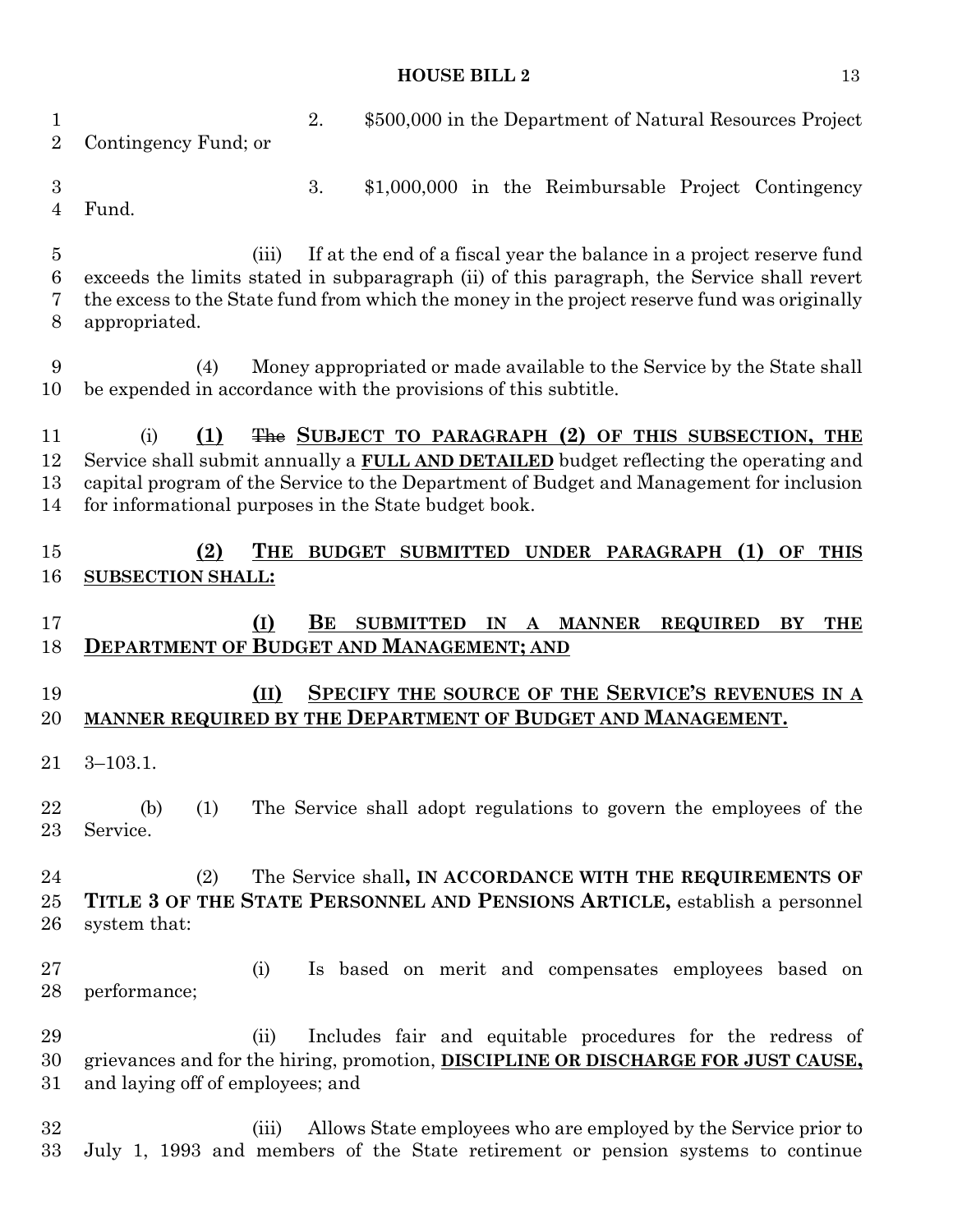membership in the Employees' Retirement System of the State of Maryland or the Employees' Pension System of the State of Maryland.

 (3) (i) The Service shall be liable for and shall pay to the State Retirement Agency the employer's share of employee retirement or pension costs for Service employees who participate in the State retirement or pension systems, as provided in Title 21, Subtitle 3 of the State Personnel and Pensions Article.

 (ii) The Service shall be liable for and shall pay the employer's share of health insurance costs for Service employees.

## **(4) FOR EACH OPEN POSITION IN THE SERVICE THAT IS NOT ASSIGNED TO A PROJECT, THE SERVICE SHALL REASONABLY ADVERTISE, CONDUCT A SEARCH, AND CONDUCT A COMPETITIVE INTERVIEW PROCESS.**

**(4) (5)** In carrying out the requirements of this subsection, the Service may:

13 (i) Create or abolish any position other than one specifically provided for in this subtitle;

 (ii) Determine employee qualifications, appointment and removal procedures, terms of employment including compensation, benefits, holiday schedules, and leave policies, and any other matter concerning employees; and

 (iii) Subject to the provisions of subsection (c) of this section, take such actions that are necessary for the transition to a new personnel system.

#### (c) (4) The **EXECUTIVE** Director and the Secretary of Personnel will use their combined resources to facilitate, prior to January 1, 1995, the placement, reassignment, or 22 transfer of Service State employees who elect not to transfer to the new personnel system.

 $\leftrightarrow$  (8) [As State employees in general are authorized under Title 3 of the State Personnel and Pensions Article to**] EMPLOYEES OF THE SERVICE MAY** enter into binding collective bargaining agreements **[**with units of State government**]** establishing wages, hours, pension rights, or working conditions **[**for State employees, the Service shall, consistent**] IN ACCORDANCE** with the provisions of Title 3 of the State Personnel and Pensions Article**[**, recognize and deal with an employee organization once elected as an exclusive representative, collectively bargain, and enter into the same type of agreements for employees of the Service**]**.

**3–103.3.**

## **(A) ON OR BEFORE OCTOBER 31, 2021, THE BOARD SHALL ADOPT A CONFLICT OF INTEREST POLICY FOR MEMBERS OF THE BOARD THAT INCLUDES:**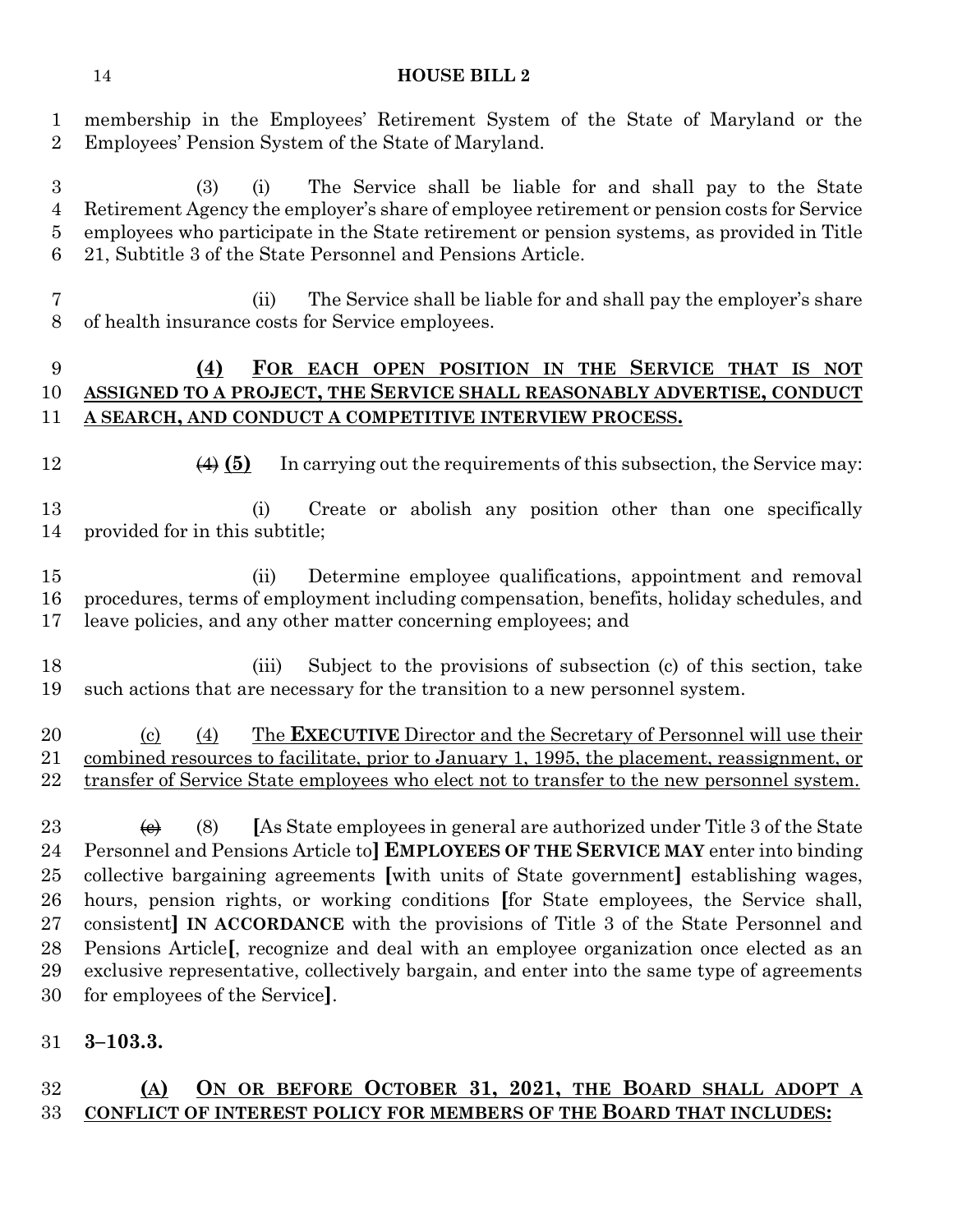| $\mathbf{1}$   | (1)<br>STANDARDS FOR THE DISCLOSURE OF FINANCIAL INTERESTS;                              |
|----------------|------------------------------------------------------------------------------------------|
| $\sqrt{2}$     | STANDARDS FOR BOARD MEMBER PARTICIPATION IN CONTRACTS<br>(2)                             |
| 3              | WITH THE SERVICE IN ACCORDANCE WITH THIS SUBTITLE, INCLUDING AN                          |
| $\overline{4}$ | ATTESTATION THAT THE BOARD MEMBER HAS COMPLIED WITH THE CONFLICT OF                      |
| 5              | INTEREST STANDARDS ADOPTED BY THE BOARD;                                                 |
|                |                                                                                          |
| 6              | (3)<br>STANDARDS FOR RECUSAL FROM VOTING;                                                |
| $\overline{7}$ | A REQUIREMENT THAT A BOARD MEMBER MAY NOT USE THE<br>(4)                                 |
| $8\,$          | BOARD MEMBER'S POSITION ON THE BOARD FOR PERSONAL GAIN WHEN                              |
| 9              | <b>CONTRACTING WITH THE SERVICE; AND</b>                                                 |
|                |                                                                                          |
| 10             | (5)<br>A REQUIREMENT THAT A BOARD MEMBER PROVIDE<br>AN                                   |
| 11             | ATTESTATION OF ANY BUSINESS RELATIONSHIP WITH THE SERVICE.                               |
|                |                                                                                          |
| 12             | THE BOARD SHALL SEND A COPY OF THE CONFLICT OF INTEREST<br>(B)                           |
| 13             | POLICY ADOPTED UNDER SUBSECTION (A) OF THIS SECTION TO THE GOVERNOR,                     |
| 14             | THE PRESIDENT OF THE SENATE, AND THE SPEAKER OF THE HOUSE:                               |
|                |                                                                                          |
| 15             | (1)<br>AFTER THE POLICY IS INITIALLY ADOPTED; AND                                        |
| 16             | (2)<br>EACH TIME A SUBSTANTIVE CHANGE IS MADE TO THE POLICY.                             |
|                |                                                                                          |
| 17             | $3 - 103.4.$                                                                             |
|                |                                                                                          |
| 18             | BOARD MEMBERS SHALL OBSERVE THE SAME STANDARD OF CARE<br>(A)                             |
| 19             | REQUIRED OF CORPORATE DIRECTORS UNDER § 2-405.1 OF THE CORPORATIONS                      |
| 20             | AND ASSOCIATIONS ARTICLE.                                                                |
| 21             | (1)<br>THE BOARD MAY NOT AWARD A SEVERANCE PACKAGE TO AN<br>(B)                          |
| 22             | <b>EXECUTIVE OF THE SERVICE <del>WHO RESIGNS TO ACCEPT ANOTHER POSITION IN THE</del></b> |
| 23             | <b>STATE GOVERNMENT</b> IF THE EXECUTIVE ACCEPTS ANOTHER POSITION IN THE                 |
| 24             | STATE GOVERNMENT WITHIN 1 YEAR AFTER THE DATE ON WHICH THE EXECUTIVE'S                   |
| 25             | EMPLOYMENT WITH THE SERVICE IS TERMINATED.                                               |
|                |                                                                                          |
| 26             | ANY FORMER EXECUTIVE OF THE SERVICE AWARDED A<br>(2)                                     |
| $27\,$         | SEVERANCE PACKAGE IN VIOLATION OF THIS SUBSECTION SHALL REIMBURSE THE                    |
| 28             | SERVICE FOR THE VALUE OF THE SEVERANCE PACKAGE WITHIN 1 YEAR AFTER                       |
| 29             | TERMINATING EMPLOYMENT WITH THE SERVICE.                                                 |
|                |                                                                                          |
| 30             | THE EXECUTIVE DIRECTOR SHALL APPOINT A DIVERSITY OFFICER TO:<br>(C)                      |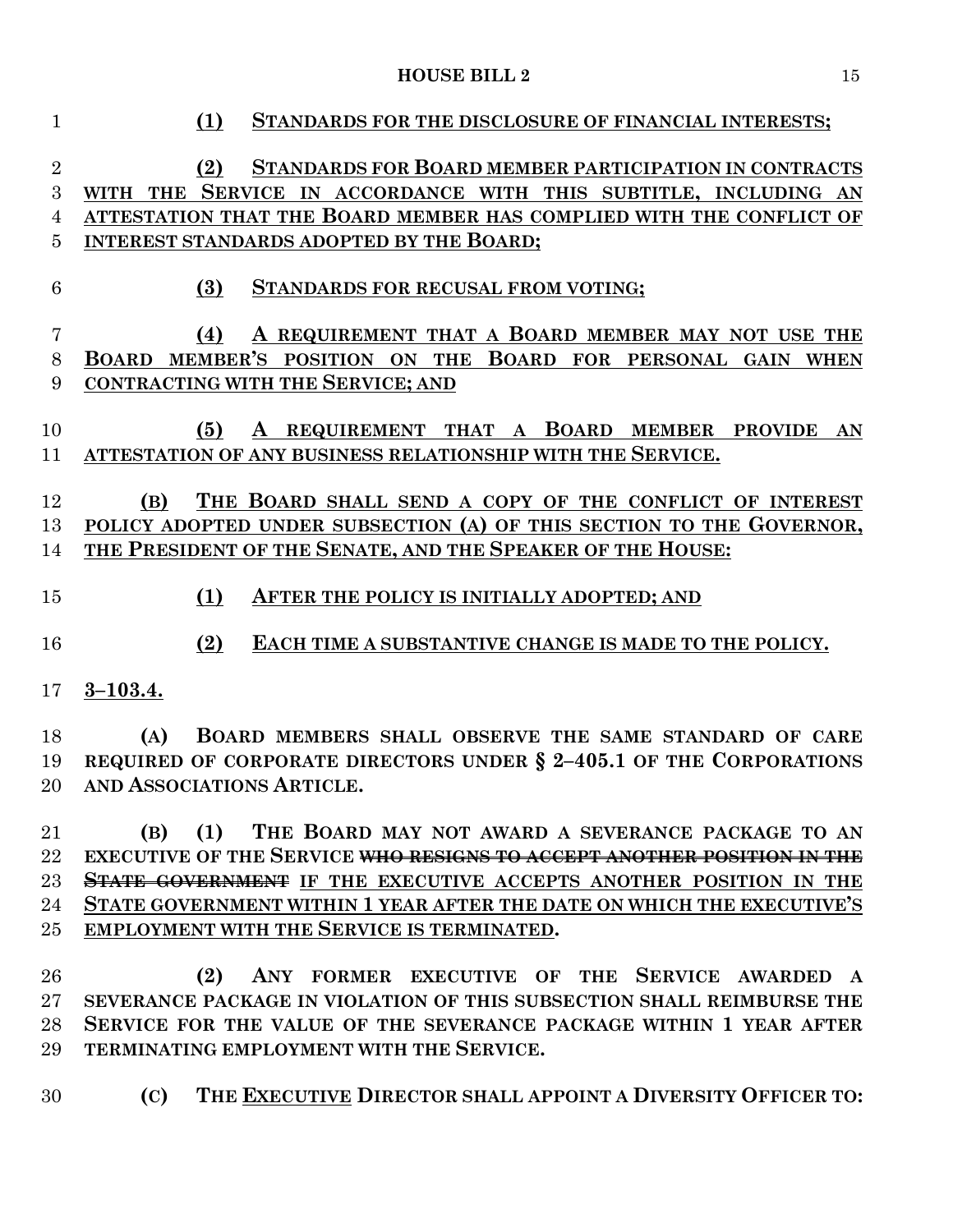|                                    | <b>HOUSE BILL 2</b><br>16                                                                                                                                                                                                         |
|------------------------------------|-----------------------------------------------------------------------------------------------------------------------------------------------------------------------------------------------------------------------------------|
| $\mathbf 1$<br>$\overline{2}$      | COORDINATE THE DEVELOPMENT AND IMPLEMENTATION OF A<br>(1)<br>DIVERSITY POLICY FOR THE SERVICE; AND                                                                                                                                |
| $\boldsymbol{3}$<br>$\overline{4}$ | (2)<br>ASSIST EMPLOYEES WITH THE RESOLUTION OF GRIEVANCES<br>RELATING TO ALLEGED VIOLATIONS OF:                                                                                                                                   |
| $\overline{5}$                     | THE SERVICE'S DIVERSITY POLICY; OR<br>(I)                                                                                                                                                                                         |
| 6                                  | (II)<br>STATE OR FEDERAL ANTIDISCRIMINATION LAWS.                                                                                                                                                                                 |
| 7<br>8                             | (1) ON OR BEFORE DECEMBER 1, 2021, THE BOARD SHALL ADOPT OR<br>(D)<br>READOPT POLICIES, CONSISTENT WITH THIS SECTION, GOVERNING:                                                                                                  |
| 9                                  | (I)<br><b>SEVERANCE PACKAGES;</b>                                                                                                                                                                                                 |
| 10<br>11                           | BONUSES, INCLUDING A LIMIT ON<br>(II)<br><b>FOR</b><br><b>BONUSES</b><br>EXECUTIVES CALCULATED AS A PERCENTAGE OF THE EXECUTIVE'S SALARY;                                                                                         |
| 12<br>13                           | (III) TUITION REIMBURSEMENTS, INCLUDING LIMITS ON THE<br>AMOUNTS THAT MAY BE REIMBURSED;                                                                                                                                          |
| 14                                 | <b>EXPENSE REIMBURSEMENTS, INCLUDING:</b><br>(IV)                                                                                                                                                                                 |
| 15                                 | 1.<br>LIMITS ON THE AMOUNTS THAT MAY BE REIMBURSED;                                                                                                                                                                               |
| 16<br>17                           | 2.<br>LIMITS ON HOW LONG AN EXPENSE<br>MAY<br>BE<br>REIMBURSED AFTER IT IS INCURRED; AND                                                                                                                                          |
| 18<br>19                           | 3.<br>REQUIREMENTS REGARDING THE NEXUS BETWEEN<br>REIMBURSABLE EXPENSES AND SERVICE FUNCTIONS;                                                                                                                                    |
| 20                                 | <b>WORKFORCE DIVERSITY;</b><br>(V)                                                                                                                                                                                                |
| 21                                 | (VI) WHISTLEBLOWER COMPLAINTS;                                                                                                                                                                                                    |
| 22                                 | (VII) TRAVEL; AND                                                                                                                                                                                                                 |
| 23<br>24<br>$25\,$<br>$26\,$       | (VIII) THE USE OF CARS, LAPTOPS, CELL PHONES, AND OTHER<br>VEHICLES AND DEVICES OWNED BY THE SERVICE, INCLUDING POLICIES ON<br>WHETHER AND HOW THESE VEHICLES AND DEVICES MAY BE TRANSFERRED TO AN<br>EMPLOYEE OR ANOTHER AGENCY. |
| 27                                 | (9) THE ROARD PERIODICALLY SHALL REVIEW THE POLICIES                                                                                                                                                                              |

 **(2) THE BOARD PERIODICALLY SHALL REVIEW THE POLICIES REQUIRED UNDER THIS SUBSECTION AND REVISE THE POLICIES AS NEEDED.**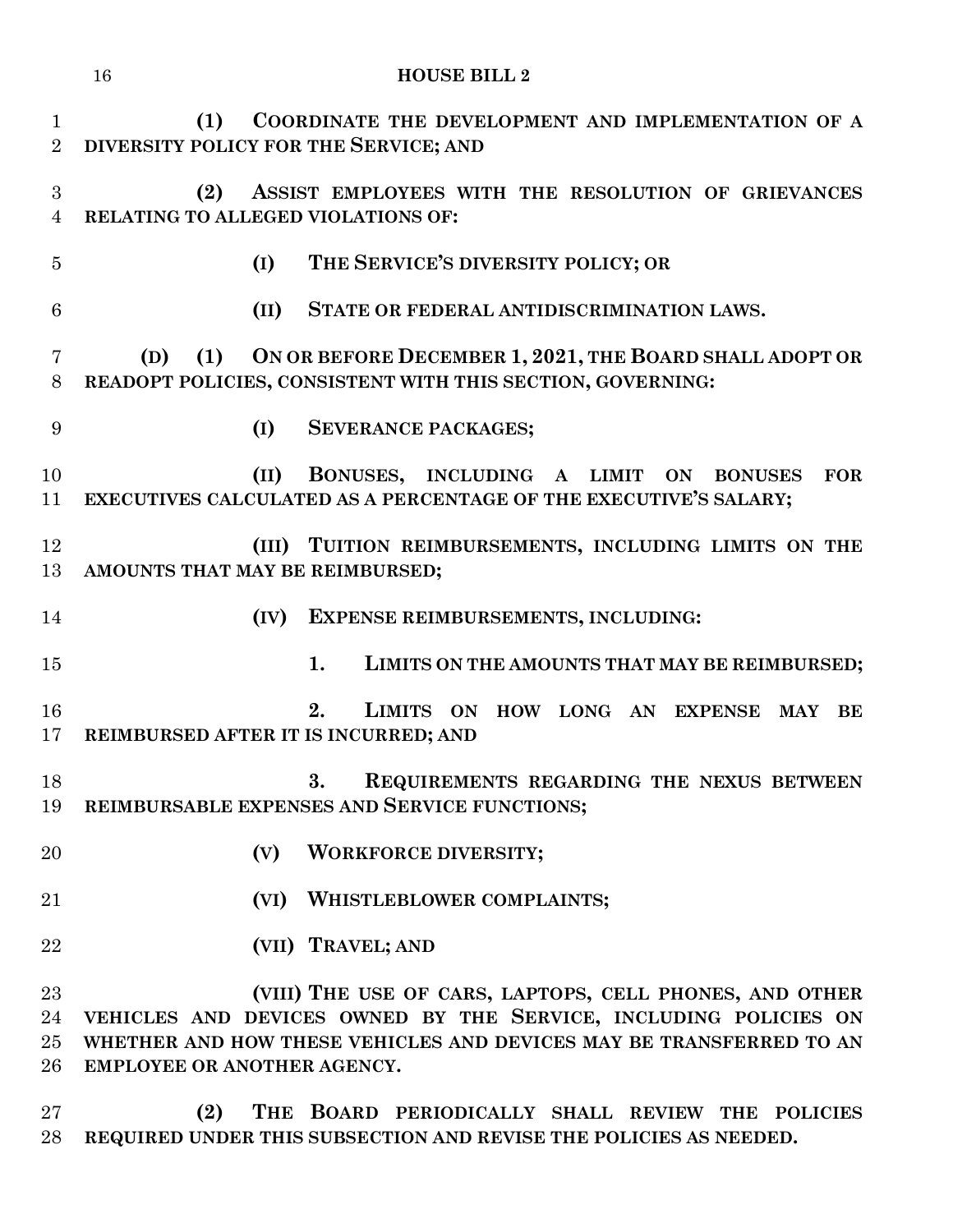**(3) IN ACCORDANCE WITH § 2–1257 OF THE STATE GOVERNMENT ARTICLE, THE BOARD SHALL SUBMIT A REPORT CONTAINING COPIES OF THE POLICIES REQUIRED UNDER THIS SUBSECTION TO THE LEGISLATIVE POLICY COMMITTEE, THE SENATE BUDGET AND TAXATION COMMITTEE, AND THE HOUSE APPROPRIATIONS COMMITTEE:**

- 
- **(I) ON OR BEFORE DECEMBER 31, 2021; AND**
- 
- **(II) WITHIN 30 DAYS AFTER ANY POLICY IS REVISED.**

 **(E) (1) BOARD MEMBERS, THE EXECUTIVE DIRECTOR, AND THE DEPUTY DIRECTOR SHALL RECEIVE ANNUAL TRAINING ON:**

- **(I) ETHICS;**
- **(II) HARASSMENT;**
- **(III) DIVERSITY; AND**

 **(IV) POLICIES ADOPTED UNDER SUBSECTION (D) OF THIS SECTION.**

 **(2) IN ADDITION TO THE TRAINING SPECIFIED IN PARAGRAPH (1) OF THIS SUBSECTION, BOARD MEMBERS SHALL RECEIVE ANNUAL TRAINING ON THE STANDARD OF CARE REQUIRED UNDER SUBSECTION (A) OF THIS SECTION.**

 **(F) ON OR BEFORE DECEMBER 31, 2021, AND EACH DECEMBER 31 THEREAFTER, THE SERVICE SHALL, IN ACCORDANCE WITH § 2–1257 OF THE STATE GOVERNMENT ARTICLE, REPORT TO THE GENERAL ASSEMBLY ON THE SERVICE'S EFFORTS TO REDUCE GREENHOUSE GAS EMISSIONS IN FURTHERANCE OF THE GOALS AND REQUIREMENTS ESTABLISHED UNDER TITLE 2, SUBTITLE 12 OF THE ENVIRONMENT ARTICLE.**

 **(G) (1) THE BOARD SHALL MAKE PUBLICLY AVAILABLE ON THE SERVICE'S WEBSITE:**

- 
- **(I) EACH OPEN MEETING AGENDA:**

 **1. AT LEAST 48 HOURS IN ADVANCE OF EACH MEETING; OR**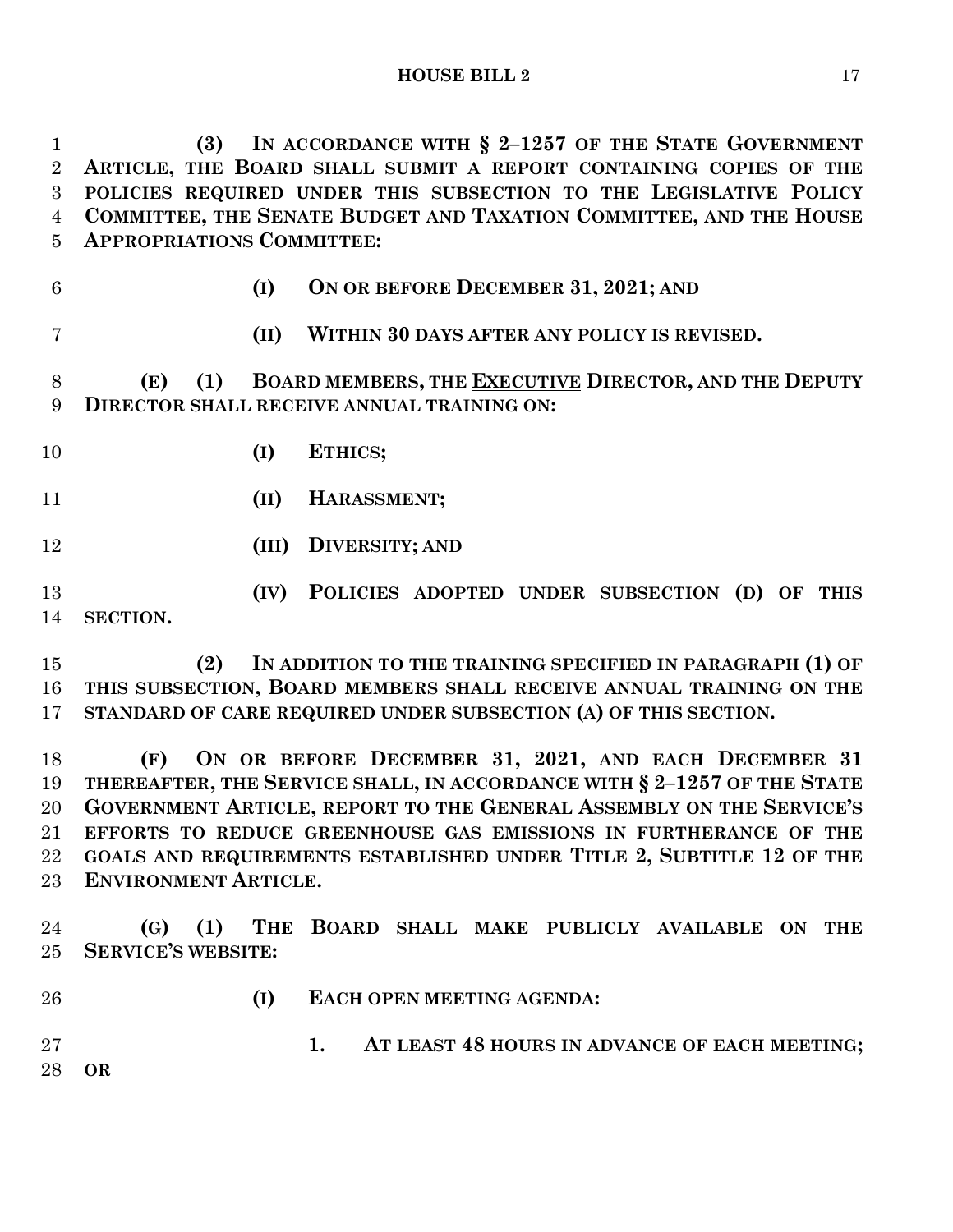|                                    | 18<br><b>HOUSE BILL 2</b>                                                                                                                                                                                                              |
|------------------------------------|----------------------------------------------------------------------------------------------------------------------------------------------------------------------------------------------------------------------------------------|
| $\mathbf 1$<br>$\overline{2}$<br>3 | 2.<br>IF THE MEETING IS BEING HELD DUE TO AN<br>EMERGENCY, A NATURAL DISASTER, OR ANY OTHER UNANTICIPATED SITUATION, AS<br>FAR IN ADVANCE OF THE MEETING AS PRACTICABLE;                                                               |
| 4<br>$\overline{5}$<br>6           | MEETING MINUTES FROM THE PORTIONS OF A MEETING<br>(II)<br>THAT WERE HELD IN OPEN SESSION, NOT MORE THAN 2 BUSINESS DAYS AFTER THE<br>MINUTES ARE APPROVED; AND                                                                         |
| 7<br>8                             | LIVE VIDEO STREAMING OF EACH PORTION OF A MEETING<br>(III)<br>THAT IS HELD IN OPEN SESSION.                                                                                                                                            |
| 9                                  | (2)<br>THE SERVICE SHALL MAINTAIN ON ITS WEBSITE:                                                                                                                                                                                      |
| 10<br>11<br>12                     | (I)<br>MEETING MINUTES MADE AVAILABLE UNDER PARAGRAPH<br>(1) OF THIS SUBSECTION FOR A MINIMUM OF 5 YEARS AFTER THE DATE OF THE<br><b>MEETING; AND</b>                                                                                  |
| 13<br>14<br>15<br>16               | A COMPLETE AND UNEDITED ARCHIVED VIDEO RECORDING<br>(II)<br>OF EACH OPEN MEETING FOR WHICH LIVE VIDEO STREAMING WAS MADE AVAILABLE<br>UNDER PARAGRAPH (1) OF THIS SUBSECTION FOR A MINIMUM OF 1 YEAR AFTER THE<br>DATE OF THE MEETING. |
| 17                                 | THIS SECTION MAY BE CITED AS THE MARYLAND ENVIRONMENTAL<br>(H)                                                                                                                                                                         |
| 18                                 | <b>SERVICE REFORM ACT OF 2021.</b>                                                                                                                                                                                                     |
| 19                                 | $3 - 103.5.$                                                                                                                                                                                                                           |
| 20<br>21<br>22                     | (A) ON OR BEFORE DECEMBER 31, 2021, AND EACH DECEMBER 31 EVERY 5<br>YEARS THEREAFTER, THE BOARD SHALL OBTAIN AN ASSESSMENT OF THE BOARD'S<br>OPERATIONS BY AN INDEPENDENT CONSULTANT OR ACCOUNTANT.                                    |
| 23<br>24                           | THE ASSESSMENT REQUIRED UNDER SUBSECTION (A) OF THIS SECTION<br>(B)<br>SHALL INCLUDE AN EVALUATION OF:                                                                                                                                 |
| 25                                 | THE STRUCTURE OF THE BOARD, INCLUDING THE BOARD'S:<br>(1)                                                                                                                                                                              |
| 26                                 | <b>COMPOSITION;</b><br>$\Omega$                                                                                                                                                                                                        |
| $27\,$<br>28                       | (II)<br>CHARTER, BYLAWS, AND OTHER GOVERNING DOCUMENTS<br>AND PROCEDURES;                                                                                                                                                              |
| 29                                 | DIVERSITY;<br>(III)                                                                                                                                                                                                                    |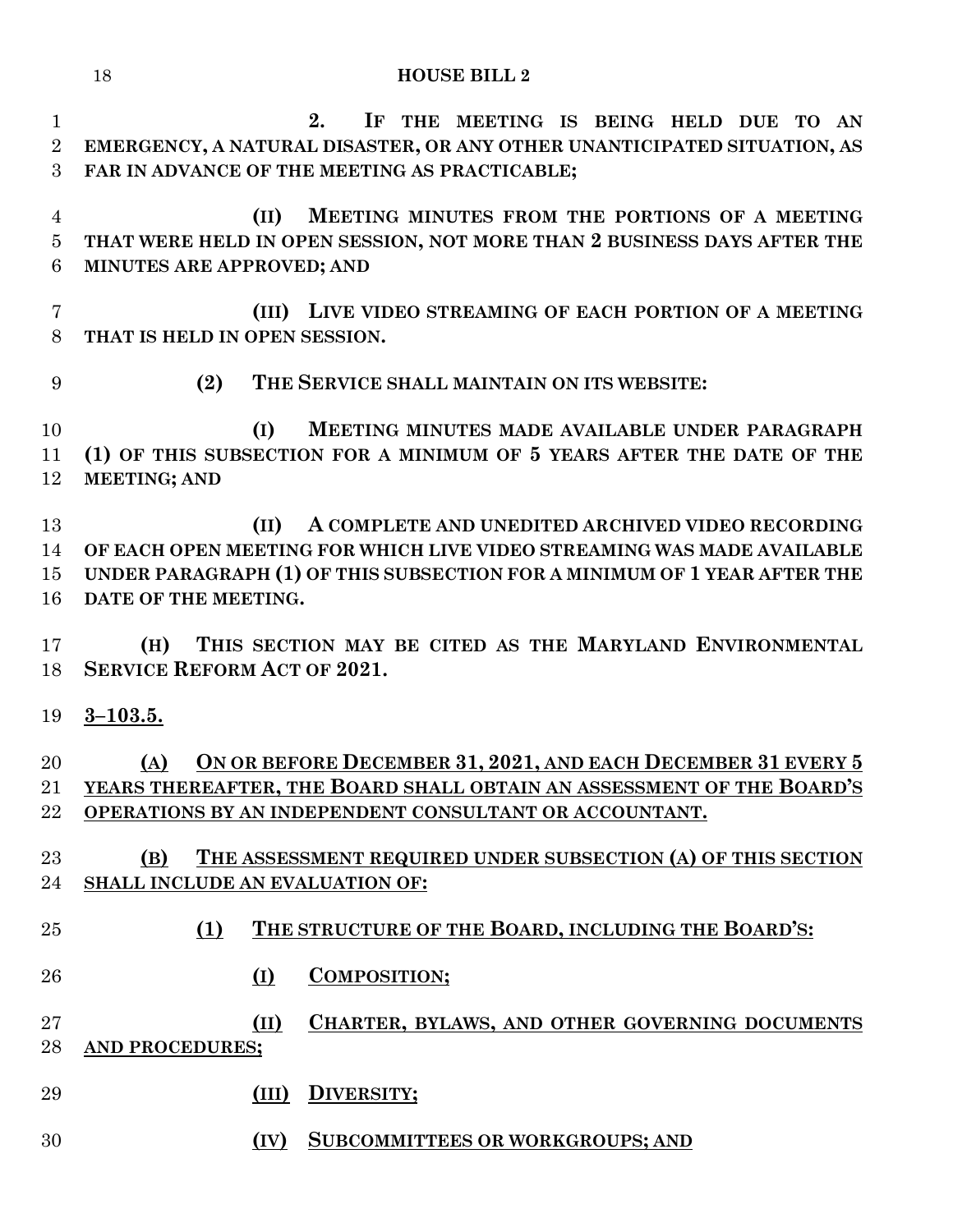| $\mathbf{1}$   |                                   | (V)   | <b>FREQUENCY OF MEETINGS;</b>                                                                                                 |
|----------------|-----------------------------------|-------|-------------------------------------------------------------------------------------------------------------------------------|
| $\overline{2}$ | (2)                               |       | THE DYNAMICS AND FUNCTIONING OF THE BOARD, INCLUDING:                                                                         |
| 3              |                                   | (I)   | THE BOARD'S ANNUAL CALENDAR:                                                                                                  |
| 4              |                                   | (II)  | <b>ACCESS TO INFORMATION;</b>                                                                                                 |
| $\overline{5}$ |                                   | (III) | <b>COMMUNICATION WITH SERVICE PERSONNEL;</b>                                                                                  |
| 6              |                                   | (IV)  | PLANNING; AND                                                                                                                 |
| 7              |                                   | (V)   | <b>COHESIVENESS AND CONDUCT OF BOARD MEETINGS;</b>                                                                            |
| 8<br>9         | (3)<br><b>LONG-TERM STRATEGY;</b> |       | THE BOARD'S ROLE IN THE SERVICE'S SHORT-TERM AND                                                                              |
| 10<br>11       | (4)<br><b>INTERNAL CONTROLS;</b>  |       | THE FINANCIAL REPORTING PROCESS, INTERNAL AUDIT, AND                                                                          |
| 12<br>13       | (5)<br>STRATEGIES, AND SYSTEMS;   |       | THE BOARD'S ROLE IN MONITORING THE SERVICE'S POLICIES,                                                                        |
| 14             | (6)                               |       | THE BOARD'S ROLE IN SUPPORTING AND ADVISING THE SERVICE;                                                                      |
| 15             | (7)                               |       | THE ROLE OF THE CHAIR OF THE BOARD; AND                                                                                       |
| 16             | (8)                               |       | ANY OTHER ISSUE RELEVANT TO THE BOARD'S OPERATIONS.                                                                           |
| 17             | (C)                               |       | THE BOARD SHALL:                                                                                                              |
| 18             | (1)                               |       | REVIEW EACH ASSESSMENT REQUIRED UNDER THIS SECTION AT                                                                         |
| 19             | A MEETING OF THE BOARD; AND       |       |                                                                                                                               |
| 20<br>21       | (2)                               |       | MAKE ANY CHANGES OR RECOMMENDATIONS THAT THE BOARD<br>CONSIDERS APPROPRIATE BASED ON THE ASSESSMENT.                          |
| 22<br>23       | (1)<br>(D)                        |       | THE BOARD SHALL SUBMIT EACH ASSESSMENT REQUIRED UNDER<br>THIS SECTION TO THE GOVERNOR AND, IN ACCORDANCE WITH § 2-1257 OF THE |
| 24             |                                   |       | STATE GOVERNMENT ARTICLE, THE GENERAL ASSEMBLY.                                                                               |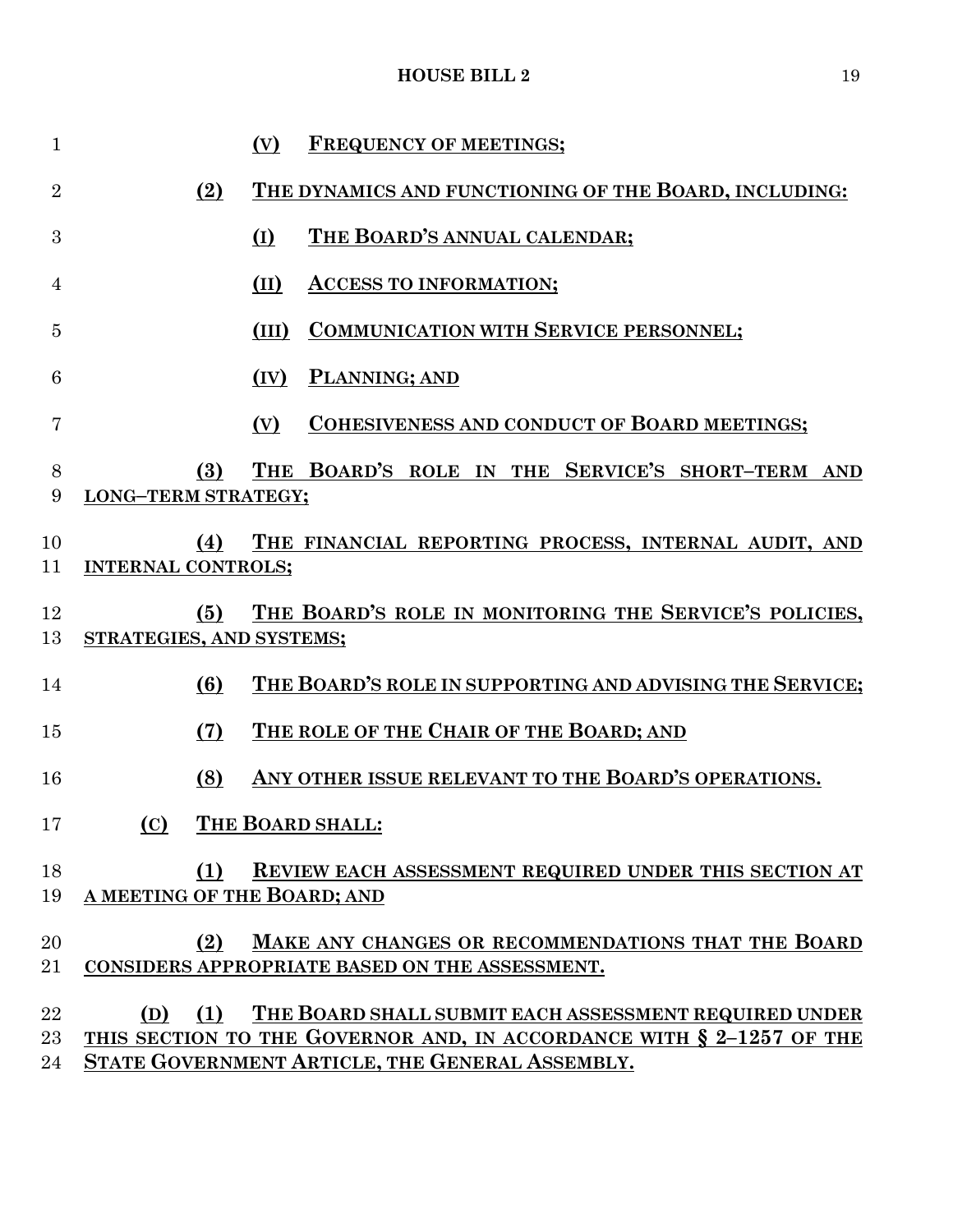## **(2) THE SERVICE SHALL POST A COPY OF EACH ASSESSMENT ON THE SERVICE'S WEBSITE, INCLUDING A LINK TO A COPY OF THE MOST RECENT ASSESSMENT ON THE HOMEPAGE OF THE WEBSITE.**

3–106.

 (a) The **EXECUTIVE** Director, after consultation with the Secretary of Natural Resources, the Secretary of the Environment, the Director of Planning, and the municipalities affected, shall determine appropriate boundaries for water supply service regions, wastewater purification service regions, and solid waste disposal service regions. Service regions shall be based upon needs set forth in, and provide integration of, approved State–county master plans for water and sewerage or solid waste disposal, adopted pursuant to the Environment Article, but also may take account of other plans and studies.

 (b) As soon as possible after the determination of appropriate boundaries, the **EXECUTIVE** Director, after consultation with the municipalities affected, shall establish priorities for designating water supply service regions, wastewater purification service regions, and solid waste disposal service regions and formally designate the regions.

3–107.

 (a) **(1)** Any municipality or person may request the Service to provide the water supply, wastewater purification, solid waste disposal, or energy projects, or any other services, authorized by this subtitle.

 **(2)** The request shall set forth the type of proposed project or services to be furnished and the proposed boundaries of the area within which a project or services are requested.

 (b) **(1)** Notwithstanding any limitations or other provisions to the contrary of Division II, Title 9, Subtitle 2 or Subtitle 3, Title 10, or Title 11 of the Local Government Article, or of any charter or local law regulating the procurement or awarding of public contracts, a municipality may enter into contracts with the Service for the purpose of the Service providing any of the projects or services requested by the municipality.

 **(2)** As soon as possible after receipt of a duly authorized request from a municipality or person, the Service shall draft a proposed contract with the municipality or person in accordance with the provisions of this subtitle specifying the type of project or services to be provided, whether or not a service district will be established, the boundaries and effective date of any service district, and the terms, conditions, and costs under which the project or services will be provided.

 **(3)** Upon execution of the contract, the Service as soon as possible shall establish any service district provided for in the contract and provide, maintain, and operate the necessary project.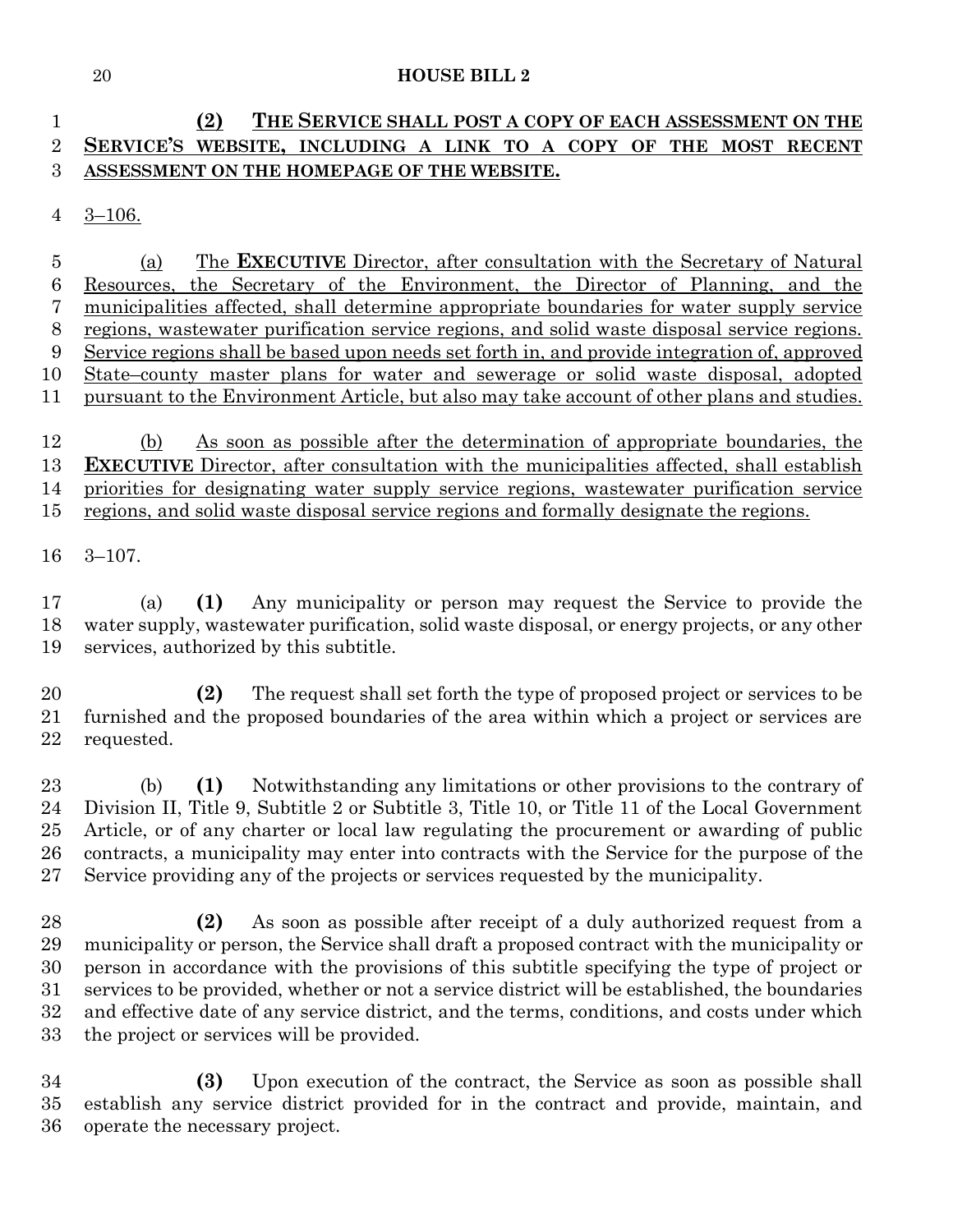**(4)** For the purposes of this subsection, the express powers contained and enumerated in Division II and Title 10 of the Local Government Article and in the Charter of the City of Baltimore are deemed to incorporate and include the power and authority contained in this subsection.

 (c) The charges levied against a service district shall be reduced by the full amount of federal and State grants which the Service receives and is entitled to retain to defray the cost of any project within the service district.

 (d) **(1)** Existing facilities providing service of the type requested, including all rights, easements, laboratory facilities, vehicles, records, and all other property, equipment, and furnishings necessary and normally associated with the operation of the facility, shall be transferred to the sole ownership of the Service on the date a service district comes into existence unless the Service determines that it not be so transferred.

 **(2)** Compensation for existing projects may be based on the original cost of the project minus an allowance for depreciation, or on other terms and conditions satisfactory to the municipality or person transferring the project.

 **(3)** All costs and obligations assumed by the Service incidental to the transfer of ownership shall be included in the charge levied against the service district.

 (e) At the request of any person or municipality having the responsibility for the collection of liquid waste or solid waste, the Service may enter into a contract to provide management and operation of waste collection services in any service district as an adjunct to the mandatory provision of projects as set forth in subsections (a) through (d) of this section, if**:**

 (1) **[**as**] AS** a condition to the provision of management and operation of waste collection services, the municipality or person enters into a contract upon terms the Service determines reasonable; and

 (2) **[**the**] THE** Service and the municipality or person requesting collection services determines by agreement from time to time the charges including the amount and frequency of payments to the Service.

 **(F) (1) EXCEPT AS PROVIDED IN PARAGRAPH (2) OF THIS SUBSECTION, THE REVIEW AND APPROVAL OF THE BOARD OF PUBLIC WORKS SHALL BE REQUIRED ON ANY CONTRACT FOR THE PROVISION OF REQUESTED SERVICES WITH A VALUE OF \$250,000 OR MORE.**

 **(2) THE REVIEW AND APPROVAL OF THE BOARD OF PUBLIC WORKS IS NOT REQUIRED ON A CONTRACT FOR THE PROVISION OF REQUESTED:**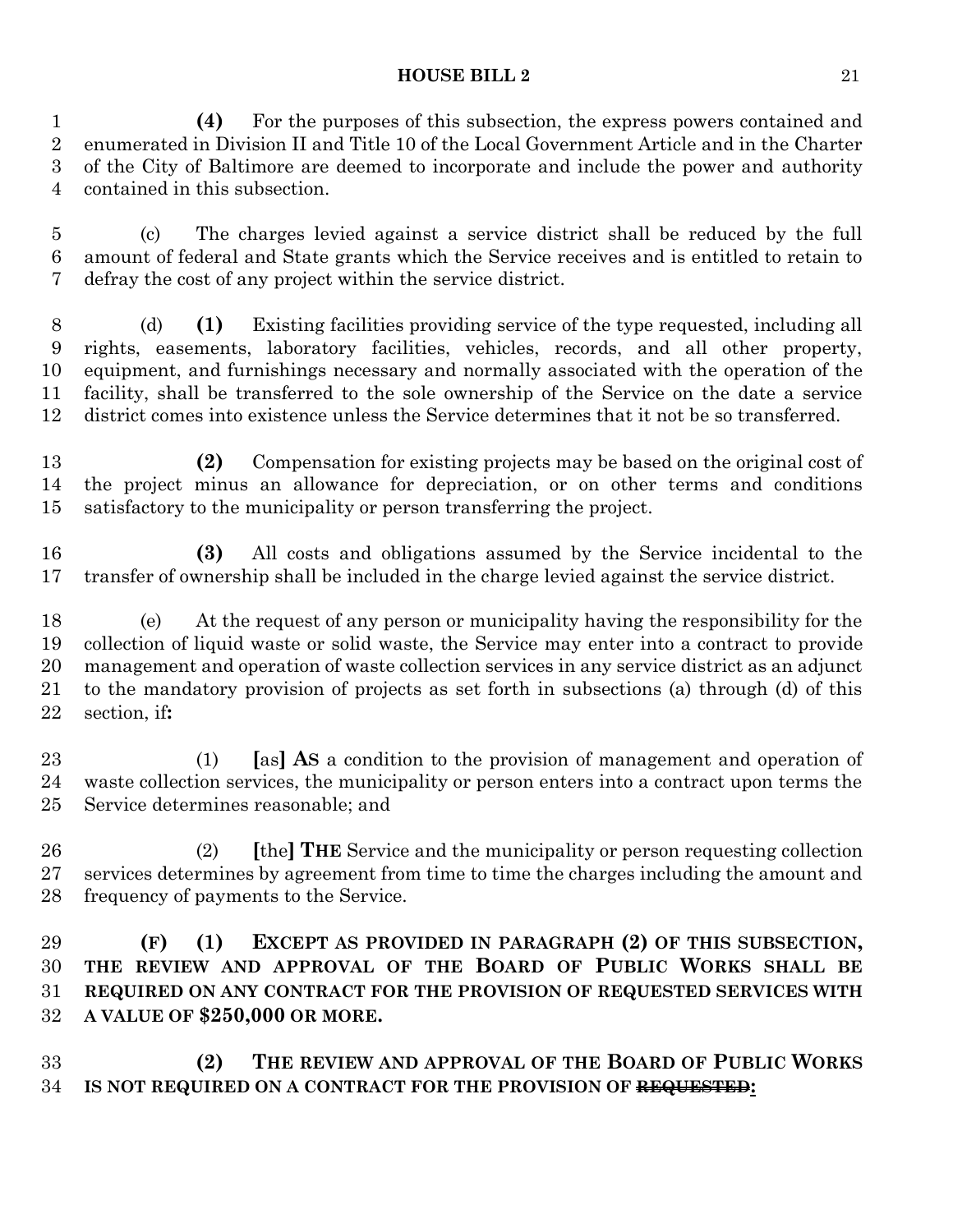|                      | $\bf 22$<br><b>HOUSE BILL 2</b>                                                                                                                                                                                                                                                                 |
|----------------------|-------------------------------------------------------------------------------------------------------------------------------------------------------------------------------------------------------------------------------------------------------------------------------------------------|
| 1<br>$\overline{2}$  | REQUESTED SERVICES TO A UNIT OF STATE OR LOCAL<br>$\overline{(\mathbf{I})}$<br><b>GOVERNMENT; OR</b>                                                                                                                                                                                            |
| 3                    | (II)<br><b>SERVICES TO THE FEDERAL GOVERNMENT.</b>                                                                                                                                                                                                                                              |
| 4                    | $3 - 109.$                                                                                                                                                                                                                                                                                      |
| 5<br>6<br>7          | <u>Funds to pay the Service for services rendered under this</u><br>(I)<br>(3)<br>(c)<br>subsection shall be raised in the case of a municipality under Title 9 of the Environment<br>Article.                                                                                                  |
| 8<br>9               | If the order is issued against a person, the Service shall bill the<br>(II)<br>person for the full cost of services rendered.                                                                                                                                                                   |
| 10<br>11<br>12<br>13 | (III) If payment is not made within 60 days, the costs become a lien<br>against the sewerage system or refuse disposal works if it is recorded and indexed as<br>provided in this subtitle, and the <b>EXECUTIVE</b> Director shall refer the matter to the<br>Attorney General for collection. |
| 14                   | $3 - 126.$                                                                                                                                                                                                                                                                                      |
| 15<br>16             | As soon as practical after the closing of the fiscal year, an<br>(d)<br>(1)<br>(I)<br>$1_{\cdot}$<br>audit shall be made of the financial books, records, and accounts of the Service.                                                                                                          |
| 17<br>18             | 2.<br>The audit shall be made by independent certified public<br>accountants, selected by the Service and licensed to practice in the State.                                                                                                                                                    |
| 19                   | $\overline{\mathbf{3}}$ .<br><u>The accountants</u> [may]:                                                                                                                                                                                                                                      |
| 20<br>21             | <b>MAY</b> not have a personal interest either directly or<br>А.<br>indirectly in the fiscal affairs of the Service. They shall: AND                                                                                                                                                            |
| 22<br>23             | <b>B.</b><br><b>SHALL</b> be experienced and qualified in the accounting and<br>auditing of public bodies.                                                                                                                                                                                      |
| 24<br>$25\,$         | 4.<br><u>The report of audit shall be prepared in accordance with</u><br>generally accepted auditing principles and point out any irregularities found to exist.                                                                                                                                |
| 26<br>$27\,$<br>28   | The accountants shall report the results of their<br>5.<br>A.<br>examination, including their unqualified opinion on the presentation of the financial<br>position of the various funds and the results of the Service's financial operations.                                                  |
| 29<br>30             | If [they] THE ACCOUNTANTS are unable to express an<br>В.<br>unqualified opinion they shall state and explain in detail the reasons for their                                                                                                                                                    |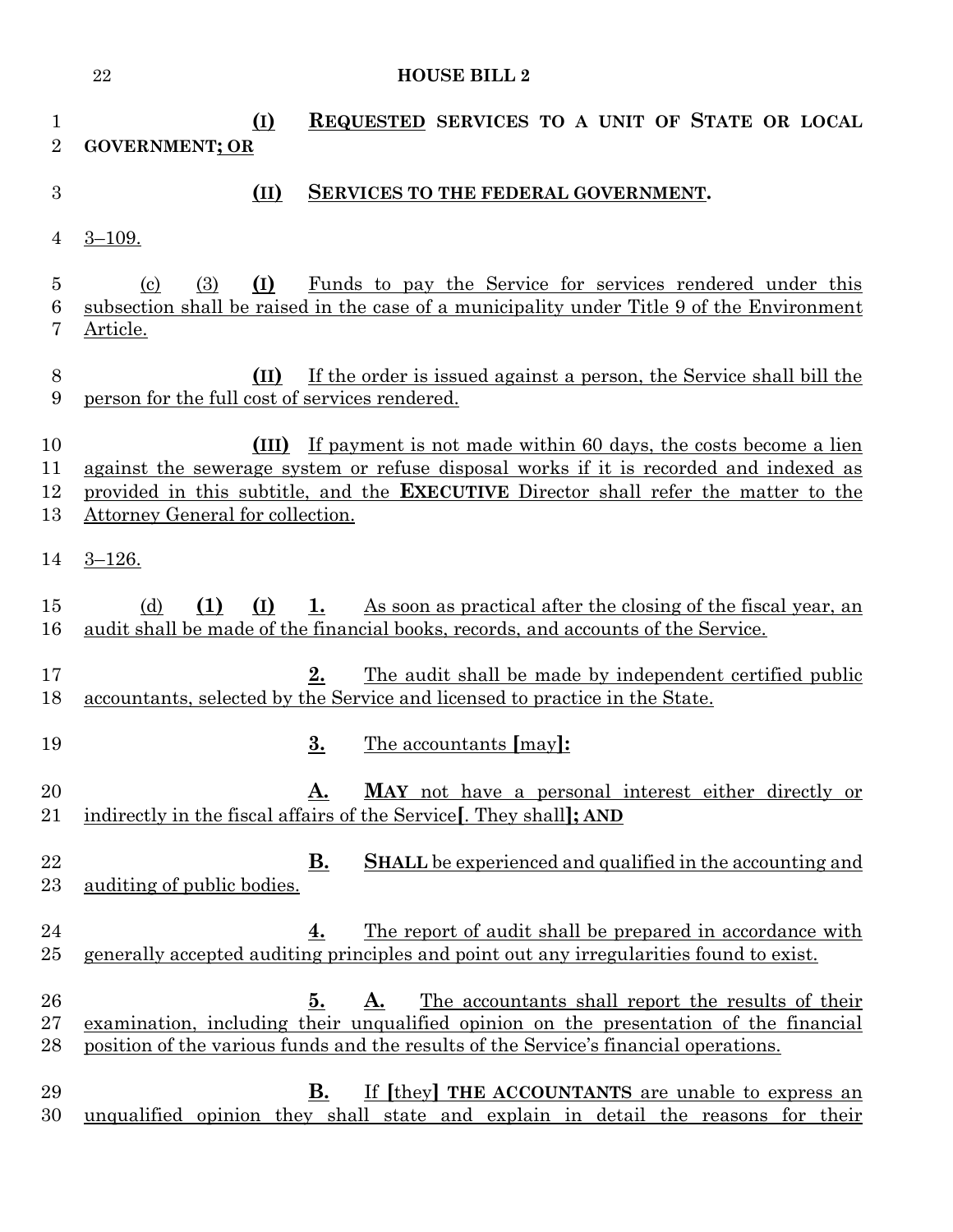| qualifications, disclaimer, or opinion including recommendations necessary to make                         |
|------------------------------------------------------------------------------------------------------------|
| possible future unqualified opinions.                                                                      |
|                                                                                                            |
| SUBJECT TO SUBPARAGRAPH (I) OF THIS PARAGRAPH AND<br>(II)                                                  |
| EITHER AS A SEPARATE PART OF THE AUDIT REQUIRED UNDER SUBPARAGRAPH (I)                                     |
| OF THIS PARAGRAPH OR AS AN INDIVIDUAL AUDIT, THE SERVICE SHALL OBTAIN AN                                   |
| AUDIT THAT FOCUSES ON UNAUTHORIZED SPENDING, MISALLOCATED EXPENSES,                                        |
| LACK OF CONFORMITY WITH STATE LAW OR BOARD POLICIES, AND OTHER                                             |
| <b>ACCOUNTING ERRORS.</b>                                                                                  |
|                                                                                                            |
| <b>THE</b><br>BOARD SHALL REVIEW AN AUDIT PREPARED<br>(2)<br><b>UNDER</b>                                  |
| PARAGRAPH (1) OF THIS SUBSECTION AT A MEETING OF THE BOARD AND MAKE ANY                                    |
| CHANGES OR RECOMMENDATIONS THAT THE BOARD CONSIDERS APPROPRIATE                                            |
| <b>BASED ON THE AUDIT.</b>                                                                                 |
|                                                                                                            |
| (3)<br>THE SERVICE SHALL:                                                                                  |
|                                                                                                            |
| (I)<br><b>PROVIDE</b><br><b>TO</b><br><b>DEPARTMENT</b><br><b>BUDGET</b><br><b>THE</b><br>OF<br><b>AND</b> |
| <b>MANAGEMENT:</b>                                                                                         |
|                                                                                                            |
| A COPY OF AN AUDIT PREPARED UNDER PARAGRAPH<br>1.<br>(1) OF THIS SUBSECTION; AND                           |
|                                                                                                            |
| 2.<br>ANY<br>CHANGES OR RECOMMENDATIONS<br>OF<br><b>THE</b>                                                |
| <b>BOARD BASED ON THE AUDIT; AND</b>                                                                       |
|                                                                                                            |
| (II)<br>POST A COPY OF AN AUDIT PREPARED UNDER PARAGRAPH                                                   |
| (1) OF THIS SUBSECTION ON THE SERVICE'S WEBSITE, INCLUDING A LINK ON THE                                   |
| HOMEPAGE OF THE WEBSITE TO A COPY OF THE MOST RECENT AUDIT.                                                |
|                                                                                                            |
| <b>Article - State Personnel and Pensions</b>                                                              |
|                                                                                                            |
| $3 - 101.$                                                                                                 |
| In this title the following words have the meanings indicated.<br>(a)                                      |
|                                                                                                            |
| "Board" means:<br>(b)                                                                                      |
|                                                                                                            |
| with regard to any matter relating to employees of any of the units of<br>(1)                              |
| <u>State government described in § 3–102(a)(1)(i) through (iv) and (vi) through (x) of this</u>            |
| subtitle and employees described in $\S 3-102(a)(2)$ AND (3) of this subtitle, the State Labor             |
| Relations Board; and                                                                                       |
|                                                                                                            |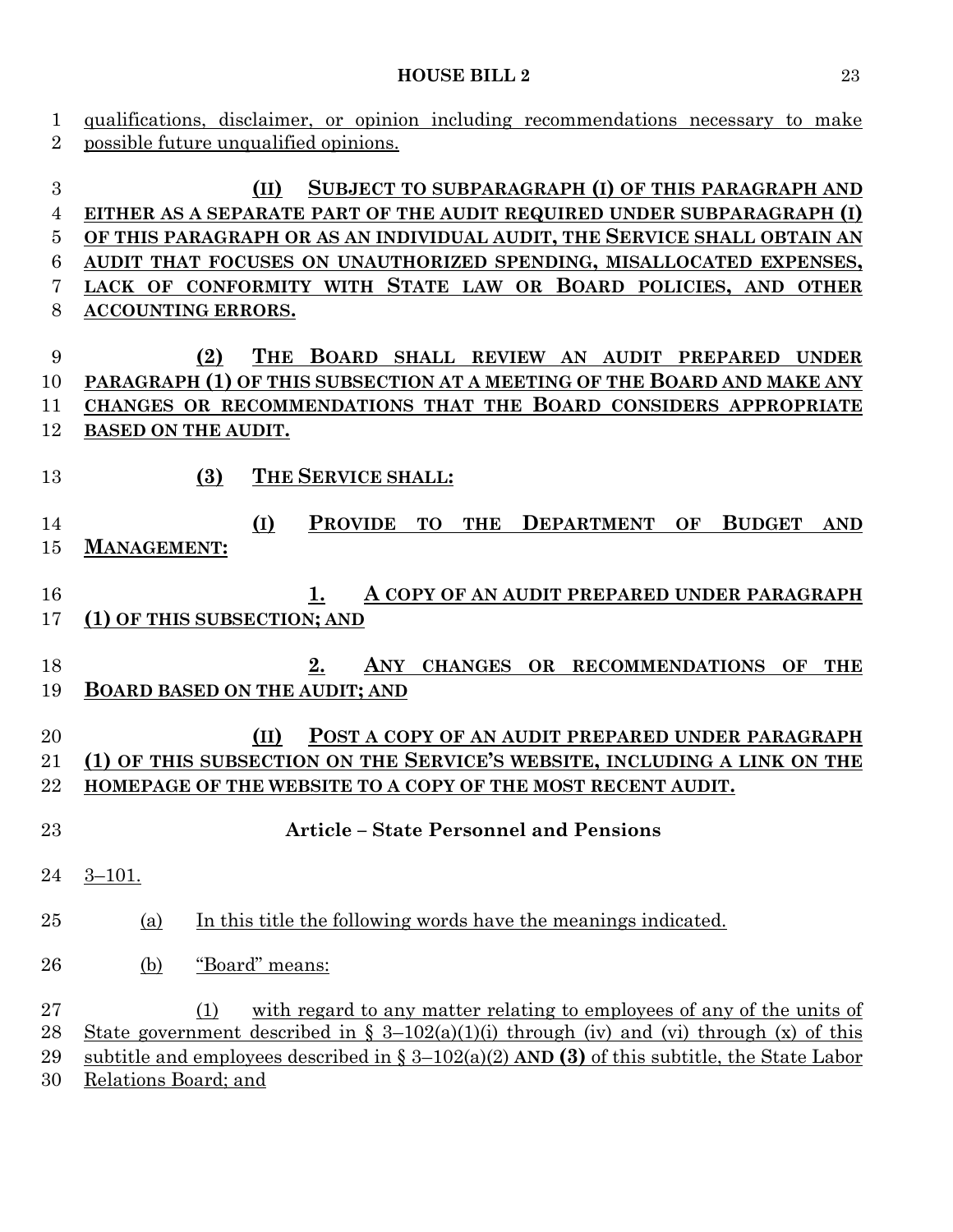| 1<br>$\overline{2}$<br>$\boldsymbol{3}$ | (2)<br>Labor Relations Board.                         |        | with regard to any matter relating to employees of any State institution<br>of higher education described in $\S 3-102(a)(1)(v)$ of this subtitle, the State Higher Education            |
|-----------------------------------------|-------------------------------------------------------|--------|------------------------------------------------------------------------------------------------------------------------------------------------------------------------------------------|
| 4                                       | $3 - 102.$                                            |        |                                                                                                                                                                                          |
| $\overline{5}$<br>6                     | (a)<br>applies to:                                    |        | Except as provided in this title or as otherwise provided by law, this title                                                                                                             |
| 7                                       | (1)                                                   |        | all employees of:                                                                                                                                                                        |
| 8<br>$\boldsymbol{9}$                   | government;                                           | (i)    | the principal departments within the Executive Branch of State                                                                                                                           |
| 10                                      |                                                       | (ii)   | the Maryland Insurance Administration;                                                                                                                                                   |
| 11                                      |                                                       | (iii)  | the State Department of Assessments and Taxation;                                                                                                                                        |
| 12                                      |                                                       | (iv)   | the State Lottery and Gaming Control Agency;                                                                                                                                             |
| 13<br>14                                |                                                       | (v)    | the University System of Maryland, Morgan State University,<br>St. Mary's College of Maryland, and Baltimore City Community College;                                                     |
| 15                                      |                                                       | (vi)   | the Comptroller;                                                                                                                                                                         |
| 16<br>17                                | officers;                                             | (vii)  | the Maryland Transportation Authority who are not police                                                                                                                                 |
| 18                                      |                                                       | (viii) | the State Retirement Agency;                                                                                                                                                             |
| 19                                      |                                                       |        | (ix) the State Department of Education; and                                                                                                                                              |
| 20                                      |                                                       | (x)    | THE MARYLAND ENVIRONMENTAL SERVICE;                                                                                                                                                      |
| 21<br>22                                | (2)                                                   |        | fire fighters for the Martin State Airport at the rank of captain or below<br>who are employed by the Military Department; and                                                           |
| 23<br>24                                | $(2)$ (3)<br>at the rank of first sergeant and below. |        | all full–time Maryland Transportation Authority police officers                                                                                                                          |
| 25                                      | $3 - 205.$                                            |        |                                                                                                                                                                                          |
| 26<br>27<br>28                          | (a)<br>[and], $(2)$ , AND $(3)$ of this title.        |        | <u>The Board is responsible for administering and enforcing provisions of this</u><br><u>title relating to employees described in § 3–102(a)(1)(i) through (iv) and (vi) through (x)</u> |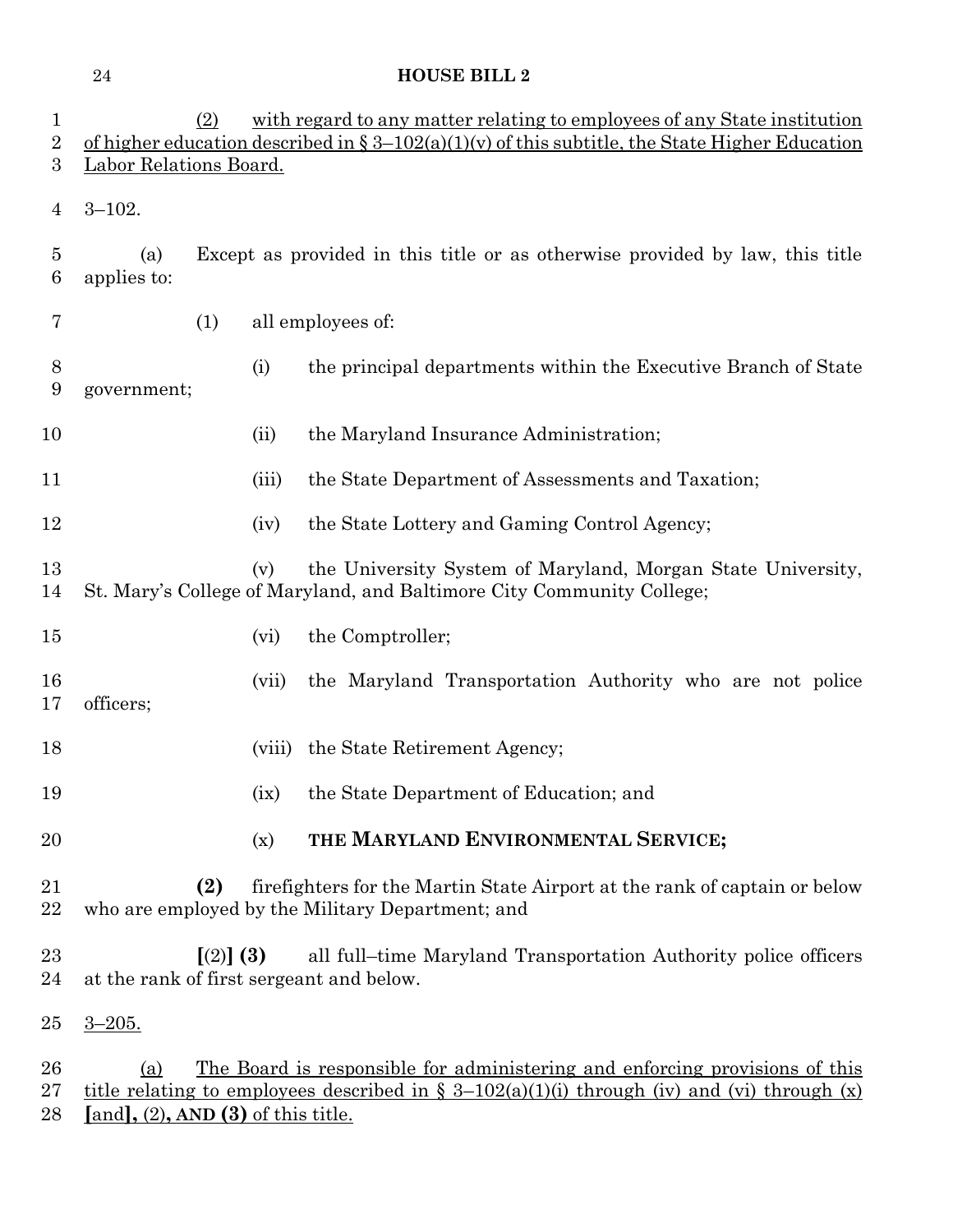| 1<br>$\overline{2}$ | $\left( \mathrm{c}\right)$         | (1)              |       | The Board may not designate a unique bargaining unit for each of the<br>units of government identified in § 3–102(a)(1)(vi) through $[(x)]$ (IX) AND (2) of this title. |
|---------------------|------------------------------------|------------------|-------|-------------------------------------------------------------------------------------------------------------------------------------------------------------------------|
|                     |                                    |                  |       |                                                                                                                                                                         |
| 3                   |                                    | (2)              |       | At the request of the exclusive representative, the Board shall:                                                                                                        |
| $\overline{4}$      |                                    |                  | (i)   | determine the appropriate existing bargaining unit into which to                                                                                                        |
| 5                   |                                    |                  |       | assign each employee in the units of government identified in $\S 3-102(a)(1)(vi)$ through $(x)$                                                                        |
| 6                   | $(X)$ AND $(2)$ of this title; and |                  |       |                                                                                                                                                                         |
| 7                   |                                    |                  | (ii)  | accrete all positions to appropriate existing bargaining units.                                                                                                         |
| $8\,$               |                                    | (3)              | (i)   | Notwithstanding Subtitle 4 of this title, at the request of the                                                                                                         |
| 9                   |                                    |                  |       | exclusive representative, the Board shall conduct a self-determination election for each                                                                                |
| 10                  |                                    |                  |       | bargaining unit representative for the accreted employees in units of government identified                                                                             |
| 11                  |                                    |                  |       | in § 3–102(a)(1)(vi) through $[(x)]$ (IX) AND (2) of this title.                                                                                                        |
|                     |                                    |                  |       |                                                                                                                                                                         |
| 12                  |                                    |                  | (ii)  | All elections shall be conducted by secret ballot.                                                                                                                      |
| 13                  |                                    |                  | (iii) | For each election, the Board shall place the following choices on                                                                                                       |
| 14                  | the ballot:                        |                  |       |                                                                                                                                                                         |
|                     |                                    |                  |       |                                                                                                                                                                         |
| 15                  |                                    |                  |       | the name of the incumbent exclusive representative; and<br><u>1.</u>                                                                                                    |
| 16                  |                                    |                  |       | a provision for "no exclusive representative".<br>$2_{\cdot}$                                                                                                           |
| 17                  | (D)                                |                  |       | THE BOARD MAY DESIGNATE ONE OR MORE BARGAINING UNITS FOR                                                                                                                |
| 18                  |                                    |                  |       | EMPLOYEES OF THE MARYLAND ENVIRONMENTAL SERVICE.                                                                                                                        |
|                     |                                    |                  |       |                                                                                                                                                                         |
| 19                  | $3 - 208.$                         |                  |       |                                                                                                                                                                         |
|                     |                                    |                  |       |                                                                                                                                                                         |
| 20<br>21            |                                    |                  |       | (a) On written request of an exclusive representative, and within 30 days of a new                                                                                      |
|                     |                                    |                  |       | employee's date of hire, for each employee in the bargaining unit represented by the                                                                                    |
| 22                  |                                    |                  |       | exclusive representative, the Department OR THE MARYLAND ENVIRONMENTAL                                                                                                  |
| 23<br>24            | employee's:                        |                  |       | <b>SERVICE, AS APPROPRIATE, shall provide the exclusive representative with the</b>                                                                                     |
|                     |                                    |                  |       |                                                                                                                                                                         |
| 25                  |                                    | <u>(1)</u>       | name; |                                                                                                                                                                         |
|                     |                                    |                  |       |                                                                                                                                                                         |
| 26                  |                                    | (2)              |       | position classification;                                                                                                                                                |
| $27\,$              |                                    | $\left(3\right)$ | unit; |                                                                                                                                                                         |
| 28                  |                                    |                  |       |                                                                                                                                                                         |
| 29                  | or United States mail;             | (4)              |       | home and work site addresses where the employee receives interoffice                                                                                                    |
|                     |                                    |                  |       |                                                                                                                                                                         |
| 30                  |                                    | $\left(5\right)$ |       | home and work site telephone numbers;                                                                                                                                   |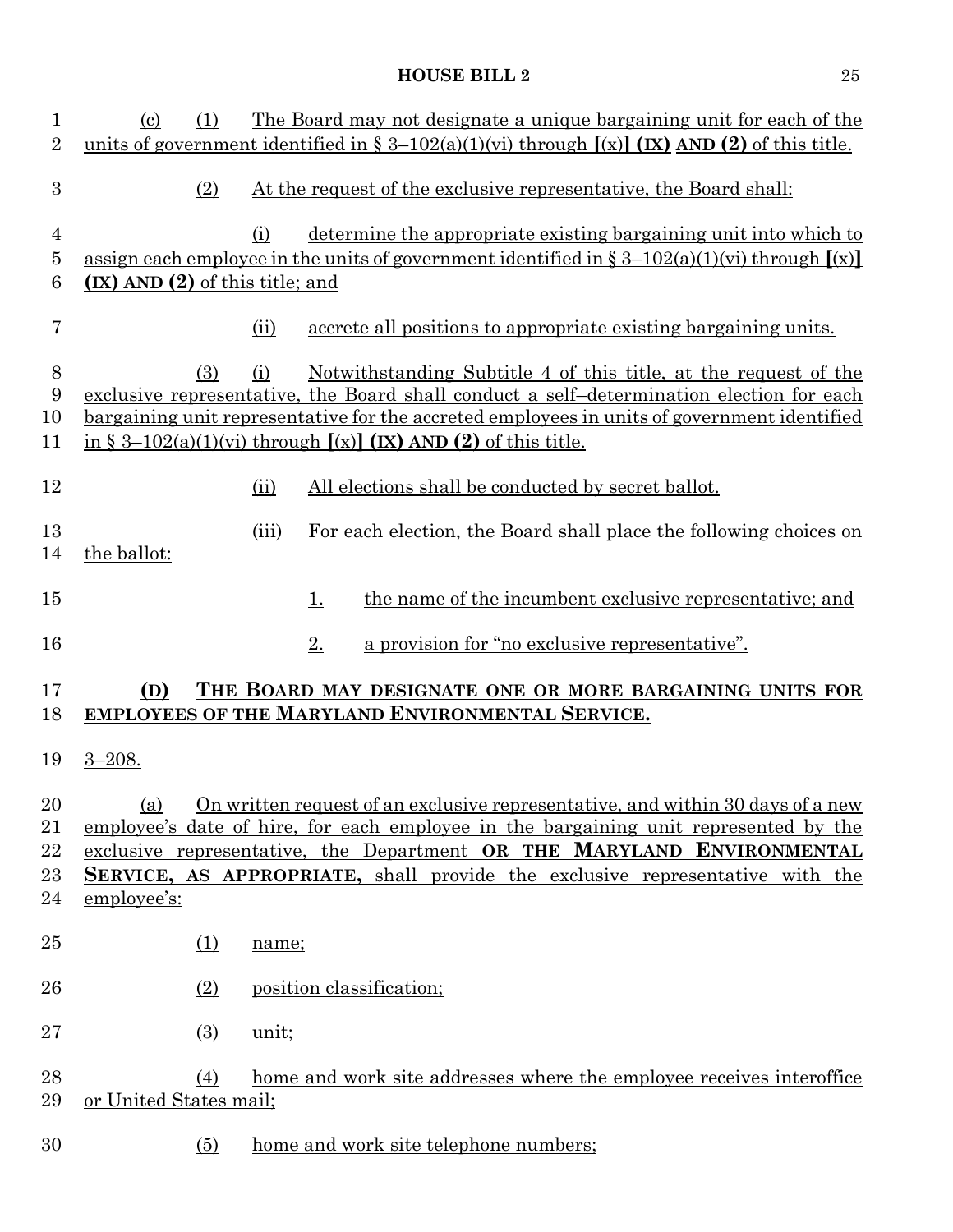|                | 26                         | <b>HOUSE BILL 2</b>                                                                           |
|----------------|----------------------------|-----------------------------------------------------------------------------------------------|
|                |                            |                                                                                               |
| $\mathbf 1$    |                            | (6)<br>work e-mail address; and                                                               |
| $\overline{2}$ |                            | position identification number.<br>(7)                                                        |
| 3              | (b)                        | Except as provided in subsection (d) of this section, an exclusive                            |
| 4              |                            | representative may present a request for employee information, as provided under              |
| 5              |                            | subsection (a) of this section, once every 120 days.                                          |
| 6              | $\left( \mathrm{c}\right)$ | The Department OR THE MARYLAND ENVIRONMENTAL SERVICE, AS                                      |
| 7              |                            | <b>APPROPRIATE,</b> shall provide the exclusive representative with the requested information |
| 8              |                            | in a searchable and analyzable electronic format.                                             |
| 9              | (d)                        | The Department OR THE MARYLAND ENVIRONMENTAL SERVICE, AS                                      |
| 10             |                            | <b>APPROPRIATE</b> , may negotiate with the exclusive representative to provide:              |
| 11             |                            | the information described in subsection (a) of this section more<br>(1)                       |
| 12             |                            | frequently than once every 120 days; and                                                      |
| 13             |                            | (2)<br>more detailed information than provided in subsection (a) of this                      |
| 14             | section.                   |                                                                                               |
| 15             | $3 - 307$ .                |                                                                                               |
| 16             | (a)                        | Each exclusive representative has the right to communicate with the                           |
| 17             |                            | employees that it represents.                                                                 |
| 18             | (b)                        | The State, THE MARYLAND ENVIRONMENTAL SERVICE, a system<br>(1)                                |
|                |                            | 19 institution, Morgan State University, St. Mary's College of Maryland, and Baltimore City   |
| 20             |                            | Community College shall permit an exclusive representative to attend and participate in a     |
| 21             |                            | new employee program that includes one or more employees who are in a bargaining unit         |
| 22             |                            | represented by the exclusive representative.                                                  |
| 23             |                            | <u>The new employee program in paragraph (1) of this subsection may be</u><br>(2)             |
| 24             |                            | a new employee orientation, training, or other program that the State, THE MARYLAND           |
| 25             |                            | <b>ENVIRONMENTAL SERVICE, a system institution, Morgan State University, St. Mary's</b>       |
| 26             |                            | College of Maryland, or Baltimore City Community College and an exclusive representative      |
| $27\,$         |                            | negotiate in accordance with $\S 3-501$ of this title.                                        |
| 28             |                            | <b>Except as provided in paragraph</b> (4) of this subsection, the exclusive<br>(3)           |
| 29             |                            | representative shall be permitted 20 minutes to collectively address all new employees in     |
| 30             |                            | <u>attendance during a new employee program.</u>                                              |
| 31             |                            | The State, THE MARYLAND ENVIRONMENTAL SERVICE, a system<br>(4)                                |
| 32             |                            | institution, Morgan State University, St. Mary's College of Maryland, and Baltimore City      |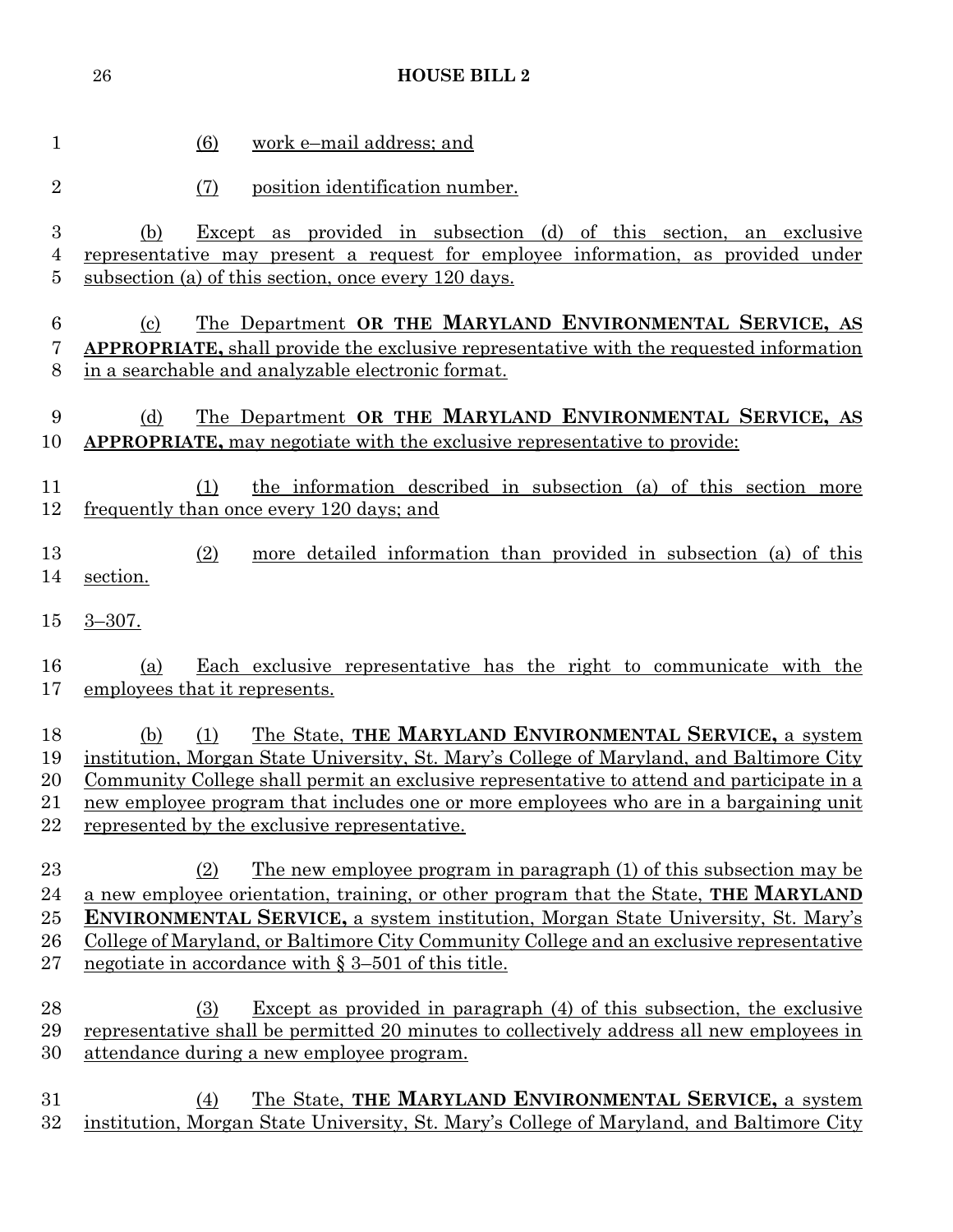| 1<br>$\overline{2}$               | Community College and an exclusive representative may negotiate a period of time that is<br>more than 20 minutes in accordance with $\S 3-501$ of this title.                                                                                                                                                                                                                                                                                                                                                                        |
|-----------------------------------|--------------------------------------------------------------------------------------------------------------------------------------------------------------------------------------------------------------------------------------------------------------------------------------------------------------------------------------------------------------------------------------------------------------------------------------------------------------------------------------------------------------------------------------|
| $\sqrt{3}$<br>4<br>$\overline{5}$ | The State, THE MARYLAND ENVIRONMENTAL SERVICE, a system<br>(5)<br>institution, Morgan State University, St. Mary's College of Maryland, and Baltimore City<br>Community College:                                                                                                                                                                                                                                                                                                                                                     |
| $\boldsymbol{6}$<br>7<br>8        | shall encourage an employee to attend the portion of a new<br>(i)<br>employee program designated for an exclusive representative to address new employees;<br>and                                                                                                                                                                                                                                                                                                                                                                    |
| $\boldsymbol{9}$<br>10<br>11      | may not require an employee to attend the portion of a new<br>(ii)<br>employee program designated for an exclusive representative to address new employees if<br>the employee objects to attending.                                                                                                                                                                                                                                                                                                                                  |
| 12<br>13<br>14<br>15              | <u>Except as provided in paragraph (2) of this subsection, the State, THE</u><br>$\left( \mathrm{c}\right)$<br>(1)<br><b>MARYLAND ENVIRONMENTAL SERVICE, a system institution, Morgan State University,</b><br>St. Mary's College of Maryland, and Baltimore City Community College shall provide the<br>exclusive representative at least 10 days' notice in advance of a new employee program.                                                                                                                                     |
| 16<br>17<br>18<br>19<br>20        | The State, THE MARYLAND ENVIRONMENTAL SERVICE, a system<br>(2)<br>institution, Morgan State University, St. Mary's College of Maryland, and Baltimore City<br>Community College may provide the exclusive representative with less than 10 days' notice<br>if there is an urgent need critical to the employer's new employee program that was not<br>reasonably foreseeable.                                                                                                                                                        |
| 21                                | $3 - 405.$                                                                                                                                                                                                                                                                                                                                                                                                                                                                                                                           |
| 22<br>23<br>24                    | Within 5 days of determination that a valid petition has been<br>(1)<br>(a)<br>submitted, the Board shall notify interested employee organizations of the pending election<br>petition.                                                                                                                                                                                                                                                                                                                                              |
| 25<br>26<br>27<br>28<br>29<br>30  | Within 10 days of determination that a valid petition has been<br>(2)<br>submitted under $\S$ 3-402 of this subtitle or subsection (c)(2)(iii) of this section, the<br>Department OR THE MARYLAND ENVIRONMENTAL SERVICE, AS APPROPRIATE, shall<br>make available to all interested employee organizations reasonable and equivalent means<br>to communicate by mail and in person with each employee in the appropriate bargaining<br>unit for the purpose of soliciting the employee's vote in an election held under this section. |
| 31                                | $3 - 501.$                                                                                                                                                                                                                                                                                                                                                                                                                                                                                                                           |
| 32<br>33<br>34                    | The following individuals or entities shall designate one or more<br>(a)<br>(1)<br>representatives to participate as a party in collective bargaining on behalf of the State or<br>the following institutions:                                                                                                                                                                                                                                                                                                                       |
| 35                                | on behalf of the State, the Governor;<br>(i)                                                                                                                                                                                                                                                                                                                                                                                                                                                                                         |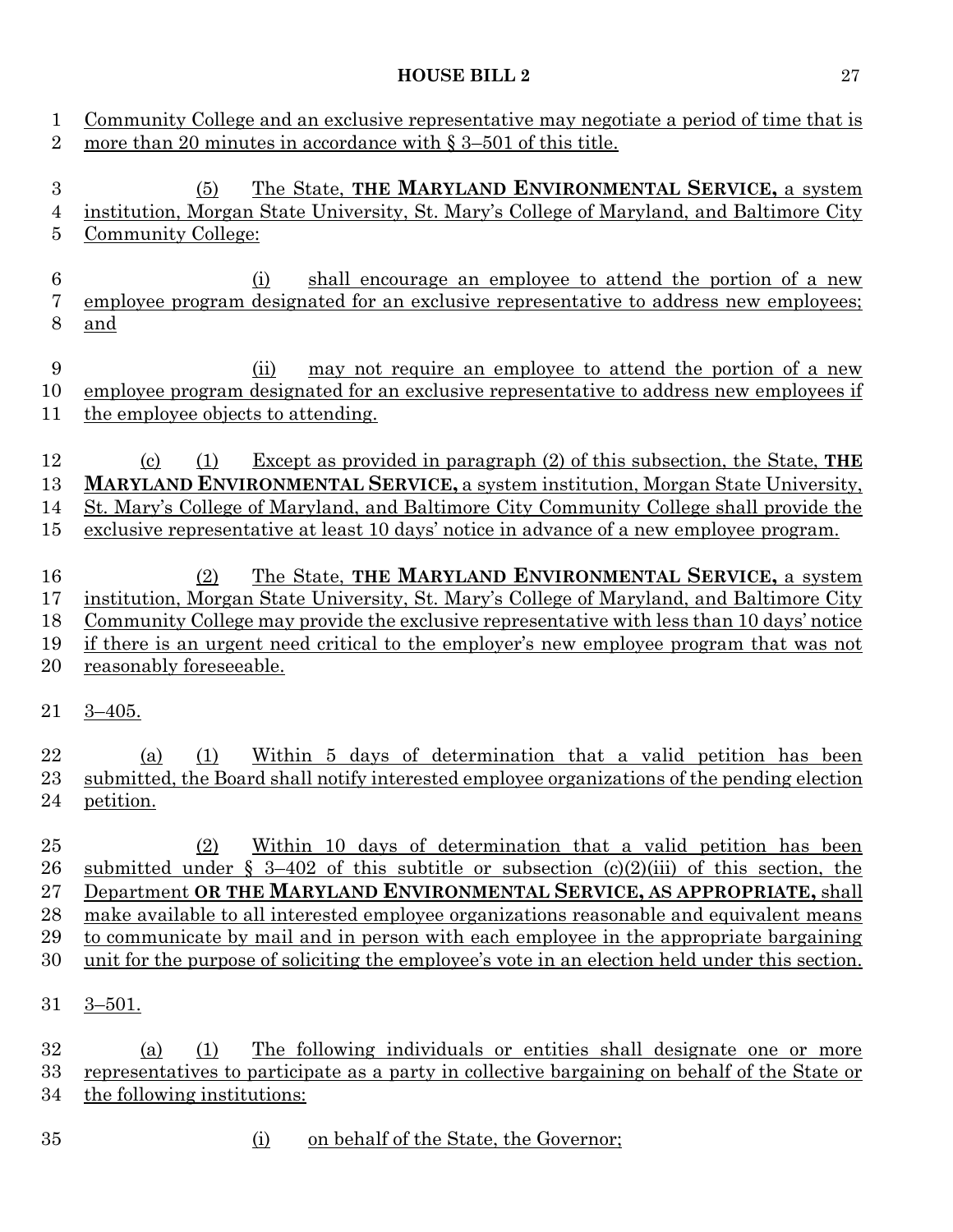| 1                        | ON BEHALF OF THE MARYLAND ENVIRONMENTAL SERVICE,<br>(II)                                                                                                                                                                                                                       |
|--------------------------|--------------------------------------------------------------------------------------------------------------------------------------------------------------------------------------------------------------------------------------------------------------------------------|
| $\overline{2}$           | THE BOARD OF DIRECTORS OF THE SERVICE;                                                                                                                                                                                                                                         |
| $\boldsymbol{3}$<br>4    | $(iii)$ (III)<br>on behalf of a system institution, the president of the<br>system institution; and                                                                                                                                                                            |
| $\overline{5}$<br>6      | $\left[ \left( \text{iii} \right) \right]$ (IV)<br>on behalf of Morgan State University, St. Mary's College<br>of Maryland, or Baltimore City Community College, the governing board of the institution.                                                                       |
| $\overline{7}$<br>8<br>9 | (2)<br>The exclusive representative shall designate<br>one<br>or<br>more<br>representatives to participate as a party in collective bargaining on behalf of the exclusive<br>representative.                                                                                   |
| 10<br>11                 | A memorandum of understanding that incorporates all matters of<br>(d)<br>(1)<br>agreement reached by the parties shall be executed by the exclusive representative and:                                                                                                        |
| 12<br>13                 | for a memorandum of understanding relating to the State, the<br>(i)<br>Governor or the Governor's designee;                                                                                                                                                                    |
| 14<br>15<br>16           | (II)<br>FOR A MEMORANDUM OF UNDERSTANDING RELATING TO<br>THE MARYLAND ENVIRONMENTAL SERVICE, THE BOARD OF DIRECTORS OF THE<br><b>SERVICE;</b>                                                                                                                                  |
| 17<br>18                 | for a memorandum of understanding relating to a system<br>$\left[ \mathrm{(ii)}\right]$ (III)<br>institution, the president of the system institution or the president's designee; and                                                                                         |
| 19<br>20<br>21           | $\left[ \left( \text{iii} \right) \right]$ (IV)<br>for a memorandum of understanding relating to Morgan<br>State University, St. Mary's College of Maryland, or Baltimore City Community College,<br>the governing board of the institution or the governing board's designee. |
| $\bf{22}$<br>23<br>24    | (2)<br>To the extent these matters require legislative approval or the<br>appropriation of funds, the matters shall be recommended to the General Assembly for<br>approval or for the appropriation of funds.                                                                  |
| 25<br>26<br>27           | <u>To the extent matters involving a State institution of higher education</u><br>(3)<br>require legislative approval, the legislation shall be recommended to the Governor for<br>submission to the General Assembly.                                                         |
| 28                       | $3 - 502$ .                                                                                                                                                                                                                                                                    |
| 29<br>30                 | Collective bargaining may include negotiations relating to the right of<br>(1)<br>(b)<br>an employee organization to receive service fees from nonmembers.                                                                                                                     |
| 31<br>32                 | An employee whose religious beliefs are opposed to joining or financially<br>(2)<br>supporting any collective bargaining organization is:                                                                                                                                      |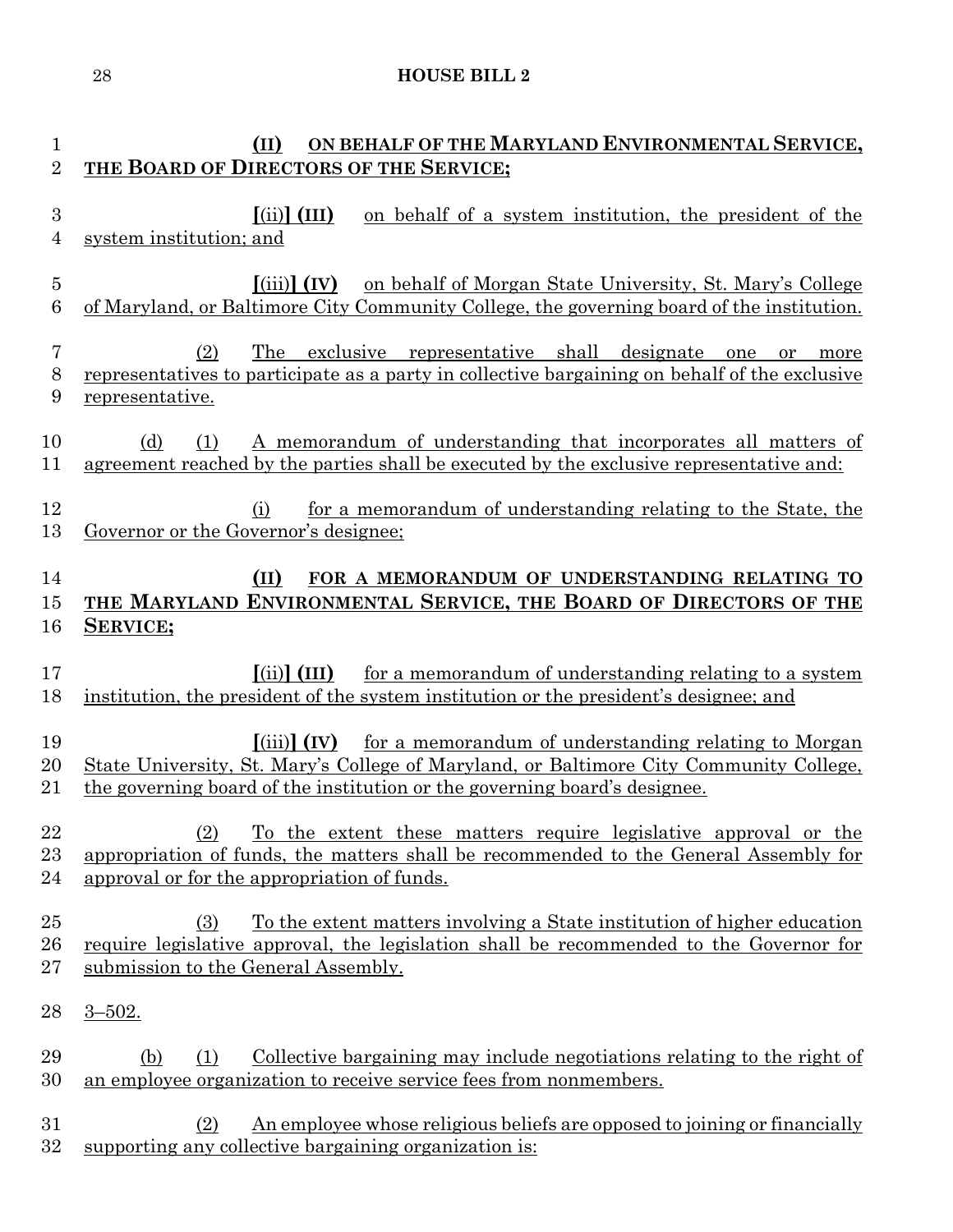| $\mathbf{1}$                  | not required to pay a service fee; and<br>(i)                                                                                                                                                                                                                                                                                                          |
|-------------------------------|--------------------------------------------------------------------------------------------------------------------------------------------------------------------------------------------------------------------------------------------------------------------------------------------------------------------------------------------------------|
| $\overline{2}$<br>3<br>4<br>5 | required to pay an amount of money as determined in collective<br>(ii)<br><u>bargaining negotiations, not to exceed any service fee negotiated under paragraph (1) of</u><br>this subsection, to any charitable organization exempt from taxation under $\S 501(c)(3)$ of<br>the Internal Revenue Code and to furnish written proof of the payment to: |
| $\,6$                         | the Department; [or]<br><u>1.</u><br><u>A.</u>                                                                                                                                                                                                                                                                                                         |
| 7<br>8                        | В.<br>IN THE CASE OF AN EMPLOYEE OF THE MARYLAND<br><b>ENVIRONMENTAL SERVICE, THE BOARD OF DIRECTORS OF THE SERVICE; OR</b>                                                                                                                                                                                                                            |
| 9<br>10<br>11                 | $[B.]\,C.$<br>in the case of an employee of an institution of higher<br>education specified in $\S 3-102(a)(1)(v)$ of this title, the President of the institution or the<br>President's designee; and                                                                                                                                                 |
| 12                            | 2.<br>the exclusive representative.                                                                                                                                                                                                                                                                                                                    |
| 13<br>14<br>$15\,$            | Notwithstanding subsection (a) of this section, the representatives of the<br>$\left( \mathrm{c}\right)$<br>State, THE MARYLAND ENVIRONMENTAL SERVICE, a system institution, Morgan State<br>University, St. Mary's College of Maryland, and Baltimore City Community College:                                                                         |
| 16<br>17                      | shall not be required to negotiate over any matter that is inconsistent<br>(1)<br>with applicable law; and                                                                                                                                                                                                                                             |
| 18<br>19<br>20                | (2)<br>may negotiate and reach agreement with regard to any such matter<br>only if it is understood that the agreement with respect to such matter cannot become<br>effective unless the applicable law is amended by the General Assembly.                                                                                                            |
| 21                            | $3 - 601$ .                                                                                                                                                                                                                                                                                                                                            |
| 22<br>$23\,$                  | A memorandum of understanding shall contain all matters of<br>(a)<br>(1)<br>agreement reached in the collective bargaining process.                                                                                                                                                                                                                    |
| 24<br>$25\,$                  | <u>The memorandum shall be in writing and signed by the exclusive</u><br>(2)<br>representative involved in the collective bargaining negotiations and:                                                                                                                                                                                                 |
| 26<br>$27\,$                  | for a memorandum of understanding relating to the State, the<br>(i)<br>Governor or the Governor's designee;                                                                                                                                                                                                                                            |
| 28<br>29<br>30                | FOR A MEMORANDUM OF UNDERSTANDING RELATING TO<br>(II)<br>THE MARYLAND ENVIRONMENTAL SERVICE, THE BOARD OF DIRECTORS OF THE<br>SERVICE;                                                                                                                                                                                                                 |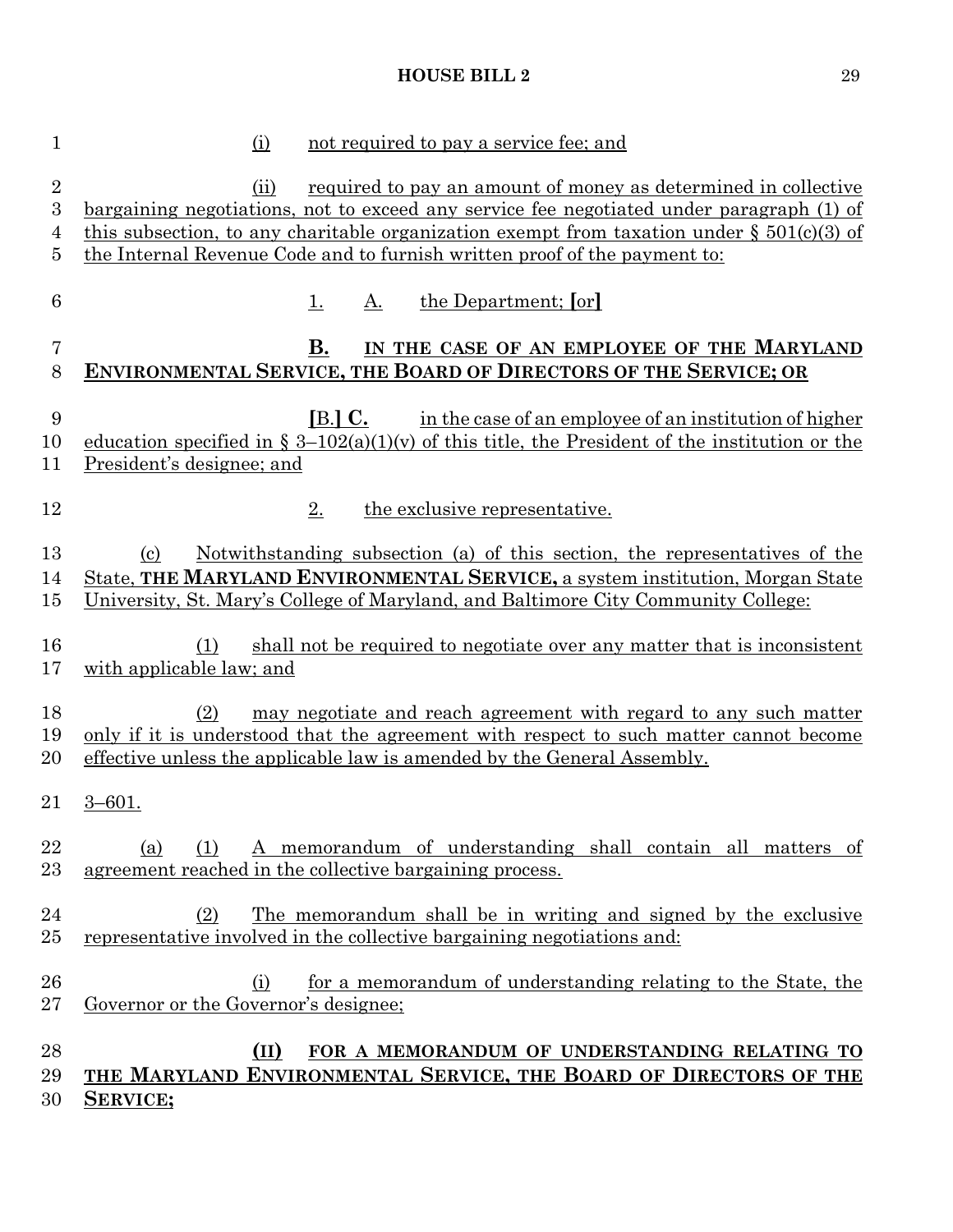| $\mathbf 1$<br>$\overline{2}$           | $\left[ \mathrm{(ii)}\right]$ (III)<br>for a memorandum of understanding relating to a system<br>institution, the president of the system institution or the president's designee; and                                                                                                                                                                                                                          |
|-----------------------------------------|-----------------------------------------------------------------------------------------------------------------------------------------------------------------------------------------------------------------------------------------------------------------------------------------------------------------------------------------------------------------------------------------------------------------|
| $\boldsymbol{3}$<br>$\overline{4}$<br>5 | for a memorandum of understanding relating to Morgan<br>$\left[ \left( \text{iii} \right) \right]$ (IV)<br>State University, St. Mary's College of Maryland, or Baltimore City Community College,<br>the governing board of the institution or the governing board's designee.                                                                                                                                  |
| 6<br>7                                  | No memorandum of understanding is valid if it extends for less than 1 year or<br>(b)<br>for more than 3 years.                                                                                                                                                                                                                                                                                                  |
| 8<br>9<br>10                            | <b>Except as provided in [paragraph] PARAGRAPHS (2) AND (3) of this</b><br>(c)<br>(1)<br>subsection, a memorandum of understanding is not effective until it is ratified by the<br>Governor and a majority of the votes cast by the employees in the bargaining unit.                                                                                                                                           |
| 11<br>12<br>13                          | In the case of a State institution of higher education, a memorandum of<br>(2)<br>understanding is not effective until it is ratified by the institution's governing board and a<br>majority of the votes cast by the employees in the bargaining unit.                                                                                                                                                         |
| 14<br>15<br>16<br>17                    | IN THE CASE OF THE MARYLAND ENVIRONMENTAL SERVICE, A<br>(3)<br>MEMORANDUM OF UNDERSTANDING IS NOT EFFECTIVE UNTIL IT IS RATIFIED BY THE<br>BOARD OF DIRECTORS OF THE SERVICE AND A MAJORITY OF THE VOTES CAST BY<br>THE EMPLOYEES IN THE BARGAINING UNIT.                                                                                                                                                       |
|                                         |                                                                                                                                                                                                                                                                                                                                                                                                                 |
| 18                                      | $3 - 603.$                                                                                                                                                                                                                                                                                                                                                                                                      |
| 19<br>20<br>21<br>22<br>$23\,$          | <u>Based on a verified complaint by an exclusive representative, the</u><br>(1)<br>$\left( \mathrm{c}\right)$<br>exclusive representative may file an action in a circuit court against the State, THE<br><b>MARYLAND ENVIRONMENTAL SERVICE, a system institution, Morgan State University,</b><br>St. Mary's College of Maryland, or Baltimore City Community College to enforce the terms<br>of this section. |
| 24<br>25<br>26                          | <u>On receipt of an action submitted by the exclusive representative, the</u><br>(2)<br>court shall issue a status quo order without a finding of irreparable harm to maintain a<br>memorandum of understanding and the terms in effect pending a final order in the action.                                                                                                                                    |
| $27\,$<br>28<br>29<br>30                | SECTION 2. AND BE IT FURTHER ENACTED, That the Governor shall appoint<br>three public sector members and three private sector members to the Board of Directors of<br>the Maryland Environmental Service in accordance with $\S 3-103$ of the Natural Resources<br>Article, as enacted by Section 1 of this Act. The terms of the members are as follows:                                                       |